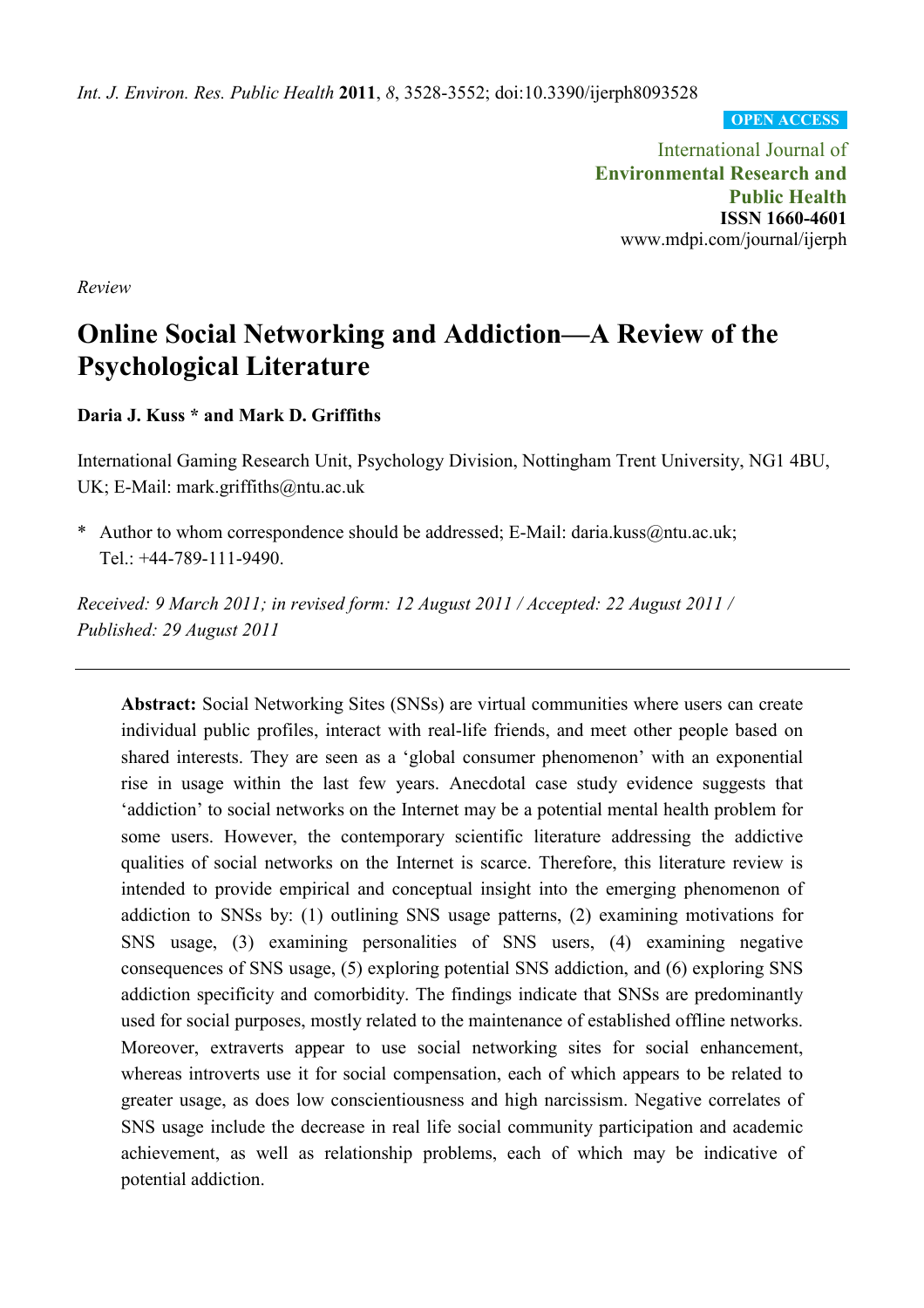Keywords: social network addiction; social networking sites; literature review; motivations; personality; negative consequences; comorbidity; specificity

#### 1. Introduction

"I'm an addict. I just get lost in Facebook" replies a young mother when asked why she does not see herself able to help her daughter with her homework. Instead of supporting her child, she spends her time chatting and browsing the social networking site [1]. This case, while extreme, is suggestive of a potential new mental health problem that emerges as Internet social networks proliferate. Newspaper stories have also reported similar cases, suggesting that the popular press was early to discern the potentially addictive qualities of social networking sites (SNS; i.e., [2,3]). Such media coverage has alleged that women are at greater risk than men for developing addictions to SNSs [4].

The mass appeal of social networks on the Internet could potentially be a cause for concern, particularly when attending to the gradually increasing amounts of time people spend online [5]. On the Internet, people engage in a variety of activities some of which may be potentially to be addictive. Rather than becoming addicted to the medium *per se*, some users may develop an addiction to specific activities they carry out online [6]. Specifically, Young [7] argues that there are five different types of internet addiction, namely *computer addiction* (*i.e.*, computer game addiction), *information overload* (i.e., web surfing addiction), net compulsions (i.e., online gambling or online shopping addiction), cybersexual addiction (i.e., online pornography or online sex addiction), and cyber-relationship addiction (i.e., an addiction to online relationships). SNS addiction appears to fall in the last category since the purpose and main motivation to use SNSs is to establish and maintain both on- and offline relationships (for a more detailed discussion of this please refer to the section on motivations for SNS usage). From a clinical psychologist's perspective, it may be plausible to speak specifically of 'Facebook Addiction Disorder' (or more generally 'SNS Addiction Disorder') because addiction criteria, such as neglect of personal life, mental preoccupation, escapism, mood modifying experiences, tolerance, and concealing the addictive behavior, appear to be present in some people who use SNSs excessively [8].

Social Networking Sites are virtual communities where users can create individual public profiles, interact with real-life friends, and meet other people based on shared interests. SNSs are "web-based services that allow individuals to: (1) construct a public or semi-public profile within a bounded system, (2) articulate a list of other users with whom they share a connection, and (3) view and traverse their list of connections and those made by others within the system" [9]. The focus is placed on established networks, rather than on networking, which implies the construction of new networks. SNSs offer individuals the possibilities of networking and sharing media content, therefore embracing the main Web 2.0 attributes [10], against the framework of their respective structural characteristics.

In terms of SNS history, the first social networking site (SixDegrees) was launched in 1997, based on the idea that everybody is linked with everybody else via six degrees of separation [9], and initially referred to as the "small world problem" [11]. In 2004, the most successful current SNS, Facebook, was established as a closed virtual community for Harvard students. The site expanded very quickly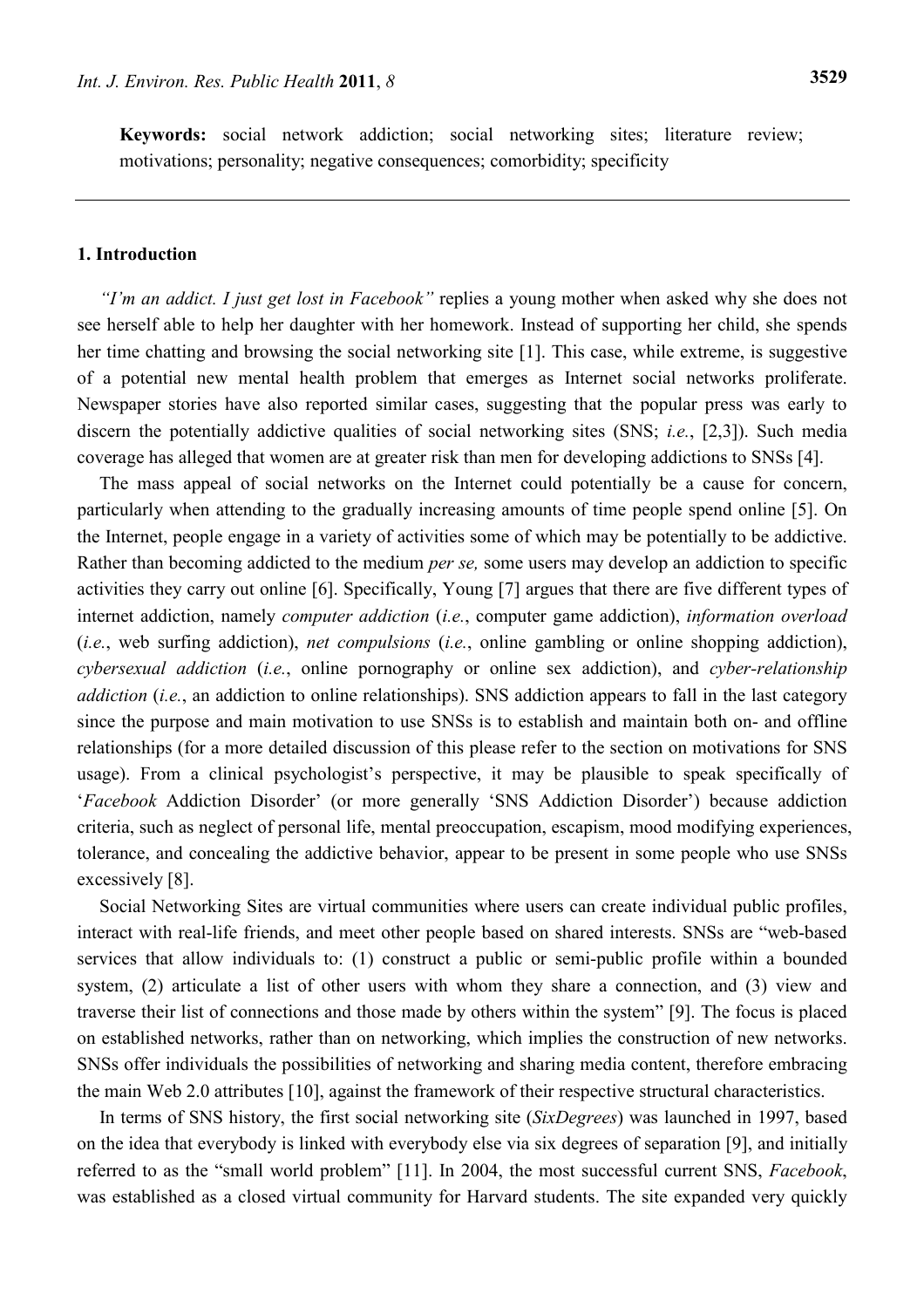and Facebook currently has more than 500 million users, of whom fifty percent log on to it every day. Furthermore, the overall time spent on *Facebook* increased by 566% from 2007 to 2008 [12]. This statistic alone indicates the exponential appeal of SNSs and also suggests a reason for a rise in potential SNS addiction. Hypothetically, the appeal of SNSs may be traced back to its reflection of today's individualist culture. Unlike traditional virtual communities that emerged during the 1990s based on shared interests of their members [13], social networking sites are egocentric sites. It is the individual rather than the community that is the focus of attention [9].

Egocentrism has been linked to Internet addiction [14]. Supposedly, the egocentric construction of SNSs may facilitate the engagement in addictive behaviors and may thus serve as a factor that attracts people to using it in a potentially excessive way. This hypothesis is in line with the PACE Framework for the etiology of addiction specificity [15]. Attraction is one of the four key components that may predispose individuals to becoming addicted to specific behaviors or substances rather than specific others. Accordingly, due to their egocentric construction, SNSs allow individuals to present themselves positively that may "raise their spirits" (i.e., enhance their mood state) because it is experienced as pleasurable. This may lead to positive experiences that can potentially cultivate and facilitate learning experiences that drive the development of SNS addiction.

A behavioral addiction such as SNS addiction may thus be seen from a biopsychosocial perspective [16]. Just like substance-related addictions, SNS addiction incorporates the experience of the 'classic' addiction symptoms, namely mood modification (i.e., engagement in SNSs leads to a favourable change in emotional states), salience (*i.e.*, behavioral, cognitive, and emotional preoccupation with the SNS usage), tolerance (*i.e.*, ever increasing use of SNSs over time), withdrawal symptoms *(i.e., experiencing unpleasant physical and emotional symptoms when SNS use is restricted* or stopped), conflict (i.e., interpersonal and intrapsychic problems ensue because of SNS usage), and relapse (i.e., addicts quickly revert back in their excessive SNS usage after an abstinence period).

Moreover, scholars have suggested that a combination of biological, psychological and social factors contributes to the etiology of addictions [16,17], that may also hold true for SNS addiction. From this it follows that SNS addiction shares a common underlying etiological framework with other substance-related and behavioral addictions. However, due to the fact that the engagement in SNSs is different in terms of the actual expression of (Internet) addiction (*i.e.*, pathological use of social networking sites rather than other Internet applications), the phenomenon appears worthy of individual consideration, particularly when considering the potentially detrimental effects of both substance-related and behavioral addictions on individuals who experience a variety of negative consequences because of their addiction [18].

To date, the scientific literature addressing the addictive qualities of social networks on the Internet is scarce. Therefore, with this literature review, it is intended to provide empirical insight into the emerging phenomenon of Internet social network usage and potential addiction by (1) outlining SNS usage patterns, (2) examining motivations for SNS usage, (3) examining personalities of SNS users, (4) examining negative consequences of SNSs, (5) exploring potential SNS addiction, and (6) exploring SNS addiction specificity and comorbidity.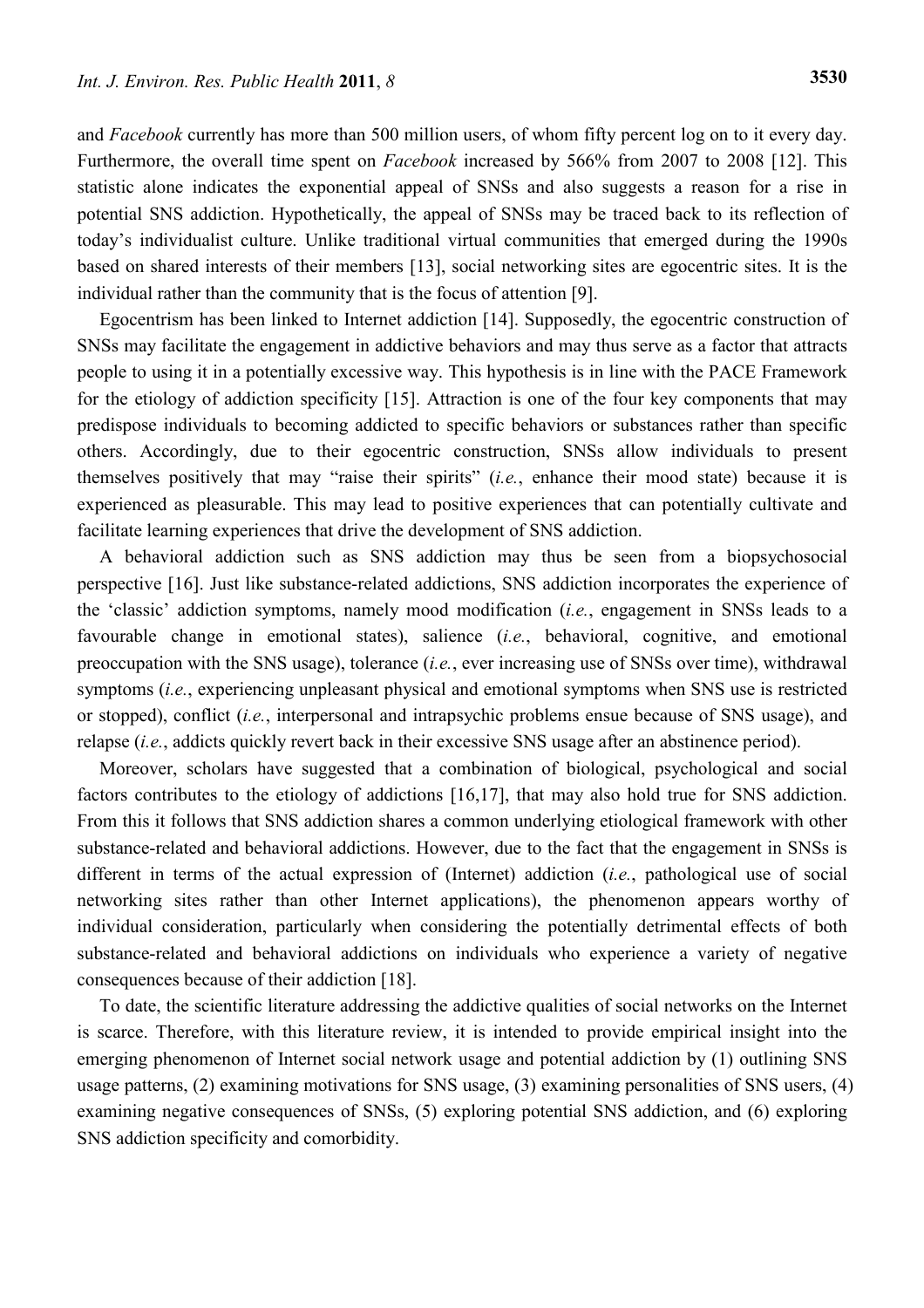## 2. Method

An extensive literature search was conducted using the academic database Web of Knowledge as well as *Google Scholar*. The following search terms as well as their derivatives were entered: social network, online network, addiction, compulsive, excessive, use, abuse, motivation, personality, and comorbidity. Studies were included if they: (i) included empirical data, (ii) made reference to usage patterns, (iii) motivations for usage, (iv) personality traits of users, (v) negative consequences of use, (vi) addiction, (vii) and/or comorbidity and specificity. A total of 43 empirical studies were identified from the literature, five of which specifically assessed SNS addiction.

## 3. Results

#### 3.1. Usage

Social networking sites are seen as a 'global consumer phenomenon' and, as already noted, have experienced an exponential rise in usage within the last few years [12]. Of all Internet users, approximately one-third participate in SNSs and ten percent of the total time spent online is spent on SNSs [12]. In terms of usage, the results of the Parents and Teens 2006 Survey with a random sample of 935 participants in America revealed that 55% of youths used SNSs in that year [19]. The main reasons reported for this usage were staying in touch with friends (endorsed by 91%), and using them to make new friends (49%). This was more common among boys than girls. Girls preferred to use these sites in order to maintain contacts with actual friends rather than making new ones. Furthermore, half of the teenagers in this sample visited their SNS at least once a day which is indicative of the fact that in order to keep an attractive profile, frequent visits are necessary and this is a factor that facilitates potential excessive use [19]. Moreover, based on the results of consumer research, the overall usage of SNSs increased by two hours per month to 5.5 hours and active participation increased by 30% from 2009 to 2010 [5].

The findings of an online survey of 131 psychology students in the US [20] indicated that 78% used SNSs, and that 82% of males and 75% of females had SNS profiles. Of those, 57% used their SNS on a daily basis. The activities most often engaged in on SNSs were reading/responding to comments on their SNS page and/or posts to one's wall (endorsed by 60%; the "wall" is a special profile feature in Facebook, where people can post comments, pictures, and links, that can be responded to), sending/responding to messages/invites (14%), and browsing friends' profiles/walls/pages (13%; [20]). These results correspond with findings from a different study including another university student sample [21].

Empirical research has also suggested gender differences in SNS usage patterns. Some studies claim that men tend to have more friends on SNSs than women [22], whereas others have found the opposite [23]. In addition, men were found to take more risks with regards to disclosure of personal information [24,25]. Furthermore, one study reported that slightly more females used MySpace specifically (*i.e.*, 55% compared to 45% of males) [26].

Usage of SNSs has also been found to differ with regards to age group. A study comparing 50 teenagers (13–19 years) and the same number of older  $MvSpace$  users (60 years and above) revealed that teenagers' friends' networks were larger and that their friends were more similar to themselves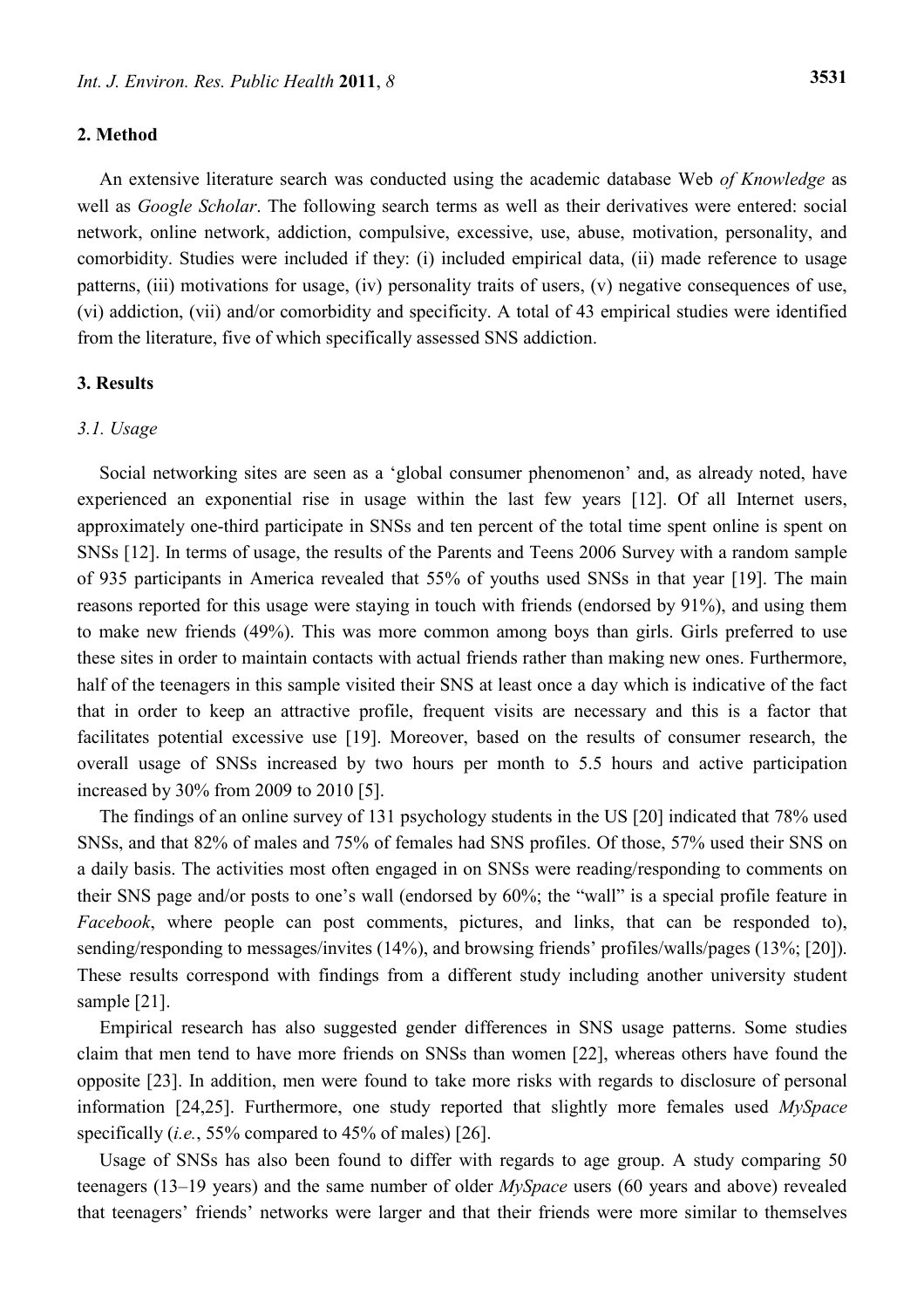with regards to age [23]. Furthermore, older users' networks were smaller and more dispersed age-wise. Additionally, teenagers made more use of *MySpace* web 2.0 features *(i.e.*, sharing video and music, and blogging) relative to older people [23].

With regards to how people react to using SNSs, a recent study [27] using psychophysiological measures (skin conductance and facial electromyography) found that social searching (i.e., extracting information from friends' profiles), was more pleasurable than social browsing (i.e., passively reading newsfeeds) [27]. This finding indicates that the goal-directed activity of social searching may activate the appetitive system, which is related to pleasurable experience, relative to the aversive system [28]. On a neuroanatomical level, the appetitive system has been found to be activated in Internet game overusers and addicts [29,30], which may be linked back to a genetic deficiency in the addicts' neurochemical reward system [31]. Therefore, the activation of the appetitive system in social network users who engage in social searching concurs with the activation of that system in people found to suffer from behavioral addictions. In order to establish this link for SNS specifically, further neurobiological research is required.

 In reviewing SNS usage patterns, the findings of both consumer research and empirical research indicate that overall, regular SNS use has increased substantially over the last few years. This supports the availability hypothesis that where there is increased access and opportunity to engage in an activity (in this case SNSs), there is an increase in the numbers of people who engage in the activity [32]. Moreover, it indicates that individuals become progressively aware of this available supply and become more sophisticated with regards to their usage skills. These factors are associated with the pragmatics factor of addiction specificity etiology [15]. Pragmatics is one of the four key components of the addiction specificity model and it emphasizes access and habituation variables in the development of specific addictions. Therefore, the pragmatics of SNS usage appears to be a factor related to potential SNS addiction.

In addition to this, the findings of the presented studies indicate that compared to the general population, teenagers and students make most use of SNSs by utilizing the inherent Web 2.0 features. Additionally, there appear to be gender differences in usage, the specifics of which are only vaguely defined and thus require further empirical investigation. In addition, SNSs tend to be used mostly for social purposes of which extracting further information from friends' pages appears particularly pleasurable. This, in turn, may be linked to the activation of the appetitive system, which indicates that engaging in this particular activity may stimulate the neurological pathways known to be related to addiction experience.

## 3.2. Motivations

Studies suggest that SNS usage in general, and Facebook in particular, differs as a function of motivation (i.e., [33]). Drawing on uses and gratification theory, media are used in a goal-directed way for the purpose of gratification and need satisfaction [34] which have similarities with addiction. Therefore, it is essential to understand the motivations that underlie SNS usage. Persons with higher social identity (*i.e.*, solidarity to and conformity with their own social group), higher altruism (related to both, kin and reciprocal altruism) and higher telepresence (i.e., feeling present in the virtual environment) tend to use SNSs because they perceive encouragement for participation from the social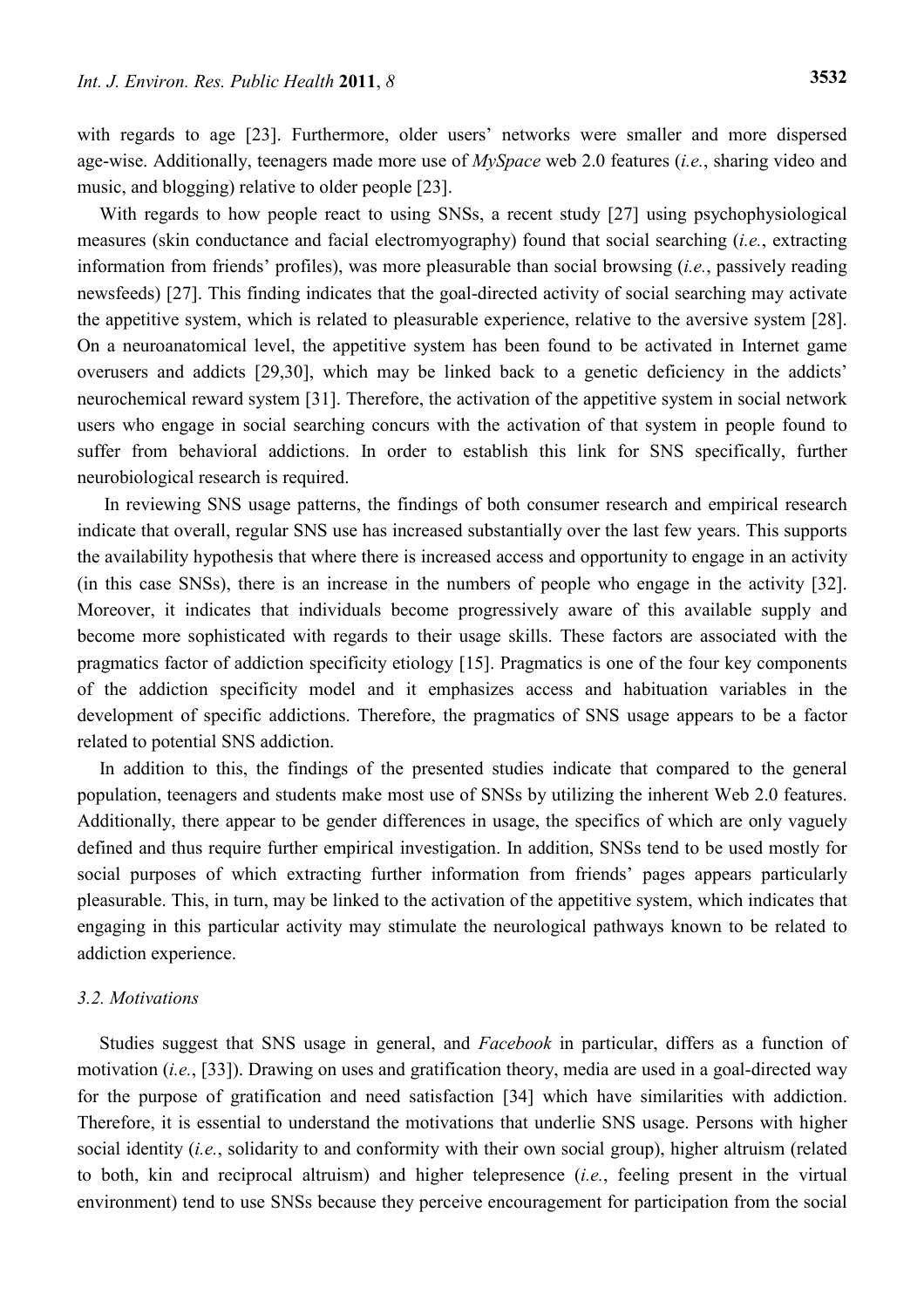related to motivations for using SNSs [36].

network [35]. Similarly, the results of a survey comprising 170 US university students indicated that social factors were more important motivations for SNS usage than individual factors [36]. More specifically, these participants' interdependent self-construal (*i.e.*, the endorsement of collectivist cultural values), led to SNS usage that in turn resulted in higher levels of satisfaction, relative to independent self-construal, which refers to the adoption of individualist values. The latter were not

Another study by Barker [37] presented similar results, and found that collective self-esteem and group identification positively correlated with peer group communication via SNSs. Cheung, Chiu and Lee [38] assessed social presence *(i.e.*, the recognition that other persons share the same virtual realm, the endorsement of group norms, maintaining interpersonal interconnectivity and social enhancement with regards to SNS usage motivations). More specifically, they investigated the We-intention to use Facebook (i.e., the decision to continue using a SNS together in the future). The results of their study indicated that We-intention positively correlated with the other variables [38].

Similarly, social reasons appeared as the most important motives for using SNSs in another study [20]. The following motivations were endorsed by the participating university student sample: keeping in touch with friends they do not see often (81%), using them because all their friends had accounts (61%), keeping in touch with relatives and family (48%), and making plans with friends they see often (35%). A further study found that a large majority of students used SNSs for the maintenance of offline relationships, whereas some preferred to use this type of Internet application for communication rather than face-to-face interaction [39].

The particular forms of virtual communication in SNSs include both asynchronous (i.e., personal messages sent within the SNS) and synchronous modes (i.e., embedded chat functions within the SNS) [40]. On behalf of the users, these communication modes require learning differential vocabularies, namely Internet language [41,42]. The idiosyncratic form of communication via SNSs is another factor that may fuel potential SNS addiction because communication has been identified as a component of the addiction specificity etiology framework [15]. Therefore, it can be hypothesized that users who prefer communication via SNSs (as compared to face-to-face communication) are more likely to develop an addiction to using SNSs. However, further empirical research is needed to confirm such a speculation.

Moreover, research suggests that SNSs are used for the formation and maintenance of different forms of social capital [43]. Social capital is broadly defined as "the sum of the resources, actual or virtual, that accrue to an individual or a group by virtue of possessing a durable network of more or less institutionalized relationships of mutual acquaintance and recognition" [44]. Putnam [45] differentiates bridging and bonding social capital from one another. Bridging social capital refers to weak connections between people that are based on information-sharing rather than emotional support. These ties are beneficial in that they offer a wide range of opportunities and access to broad knowledge because of the heterogeneity of the respective network's members [46]. Alternatively, bonding social capital indicates strong ties usually between family members and close friends [45].

SNSs are thought to increase the size of potential networks because of the large number of possible weak social ties among members, which is enabled via the structural characteristics of digital technology [47]. Therefore, SNSs do not function as communities in the traditional sense. They do not include membership, shared influence, and an equal power allocation. Instead, they can be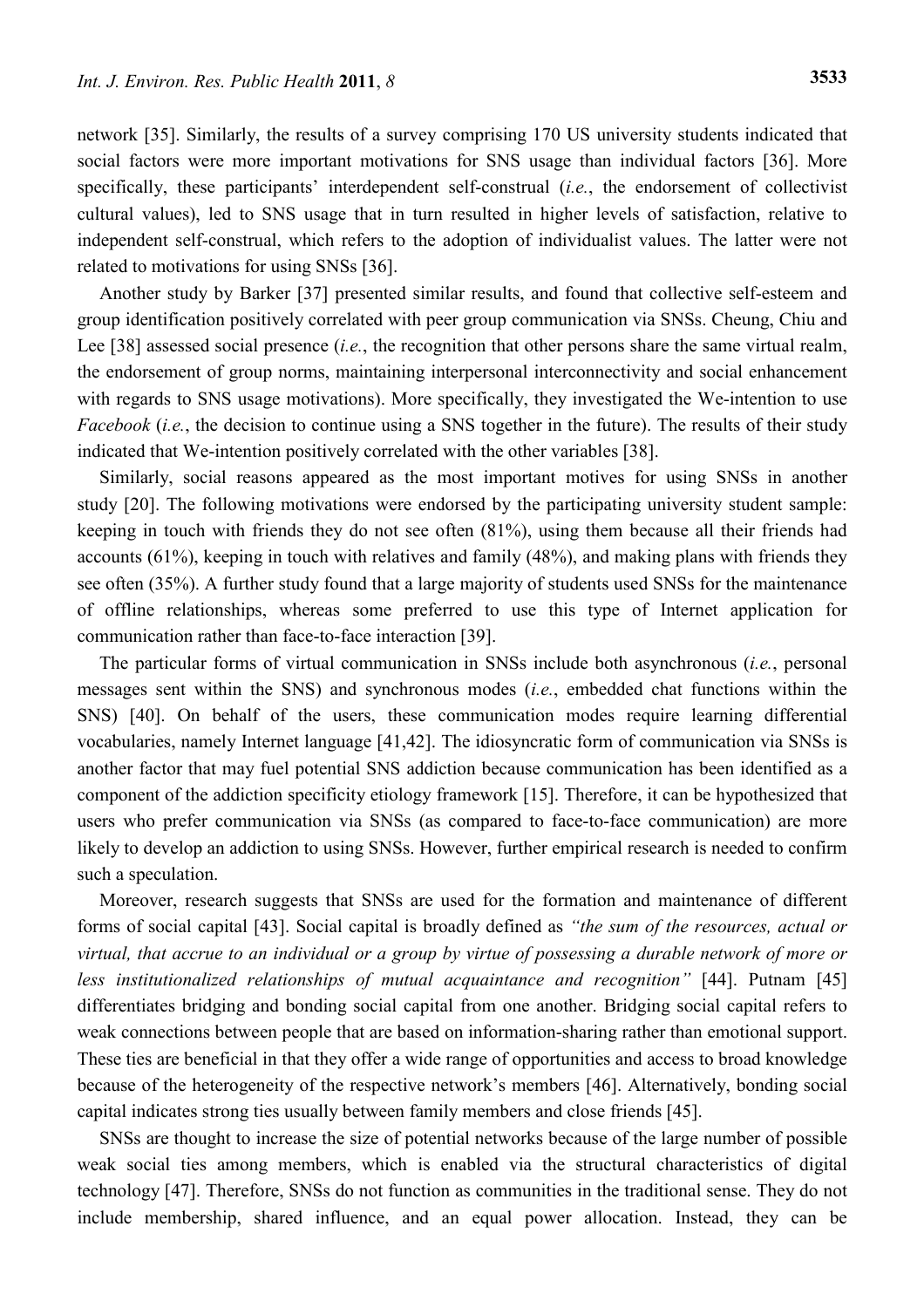conceptualized as networked individualism, allowing the establishment of numerous self-perpetuating connections that appear advantageous for users [48]. This is supported by research that was carried out on a sample of undergraduate students [43]. More specifically, this study found that maintaining bridging social capital via participation in SNSs appeared to be beneficial for students with regards to potential employment opportunities in addition to sustaining ties with old friends. Overall, the benefits of bridging social capital formed via participation in SNSs appeared to be particularly advantageous for individuals with low-self esteem [49]. However, the ease of establishing and maintaining bridging social capital may become one of the reasons why people with low self-esteem are drawn to using SNSs in a potentially excessive manner. Lower self-esteem, in turn, has been linked to Internet addiction [50,51].

Furthermore, SNS usage has been found to differ between people and cultures. A recent study [52] including samples from the US, Korea and China demonstrated that the usage of different Facebook functions was associated with the creation and maintenance of either bridging or bonding social capital. People in the US used the 'Communication' function (*i.e.*, conversation and opinion sharing) in order to bond with their peers. However, Koreans and Chinese used 'Expert Search' (i.e., searching for associated professionals online) and 'Connection' (i.e., maintaining offline relationships) for the formation and sustaining of both bonding and bridging social capital [52]. These findings indicate that due to cultural differences in SNS usage patterns, it appears necessary to investigate and contrast SNS addiction in different cultures in order to discern both similarities and differences.

Additionally, the results of an online survey with a student convenience sample of 387 participants [53] indicated that several factors significantly predicted the intention to use SNSs as well as their actual usage. The identified predictive factors were (i) playfulness (i.e., enjoyment and pleasure), (ii) the critical mass of the users who endorsed the technology, (iii) trust in the site, (iv) perceived ease of use, and (v) perceived usefulness. Moreover, normative pressure (i.e., the expectations of other people with regards to one's behavior) had a negative relationship with SNS usage. These results suggest that it is particularly the enjoyment associated with SNS use in a hedonic context (which has some similarities to addictions), as well as the recognition that a critical mass uses SNSs that motivates people to make use of those SNSs themselves [53].

Another study [54] used a qualitative methodology to investigate why teenagers use SNSs. Interviews were conducted with 16 adolescents aged 13 to 16 years. The results indicated that the sample used SNSs in order to express and actualize their identities either via self-display of personal information (which was true for the younger sample) or via connections (which was true for the older participants). Each of these motivations was found to necessitate a trade-off between potential opportunities for self-expression and risks with regards to compromising privacy on behalf of the teenagers [54].

A study by Barker [37] also suggested there may be differences in motivations for SNS use between men and women. Females used SNSs for communication with peer group members, entertainment and passing time, whereas men used it in an instrumental way for social compensation, learning, and social identity gratifications *(i.e.*, the possibility to identify with group members who share similar characteristics). Seeking friends, social support, information, and entertainment were found to be the most significant motivations for SNS usage in a sample of 589 undergraduate students [55]. In addition to this, endorsement of these motivations was found to differ across cultures. Kim et al. [55]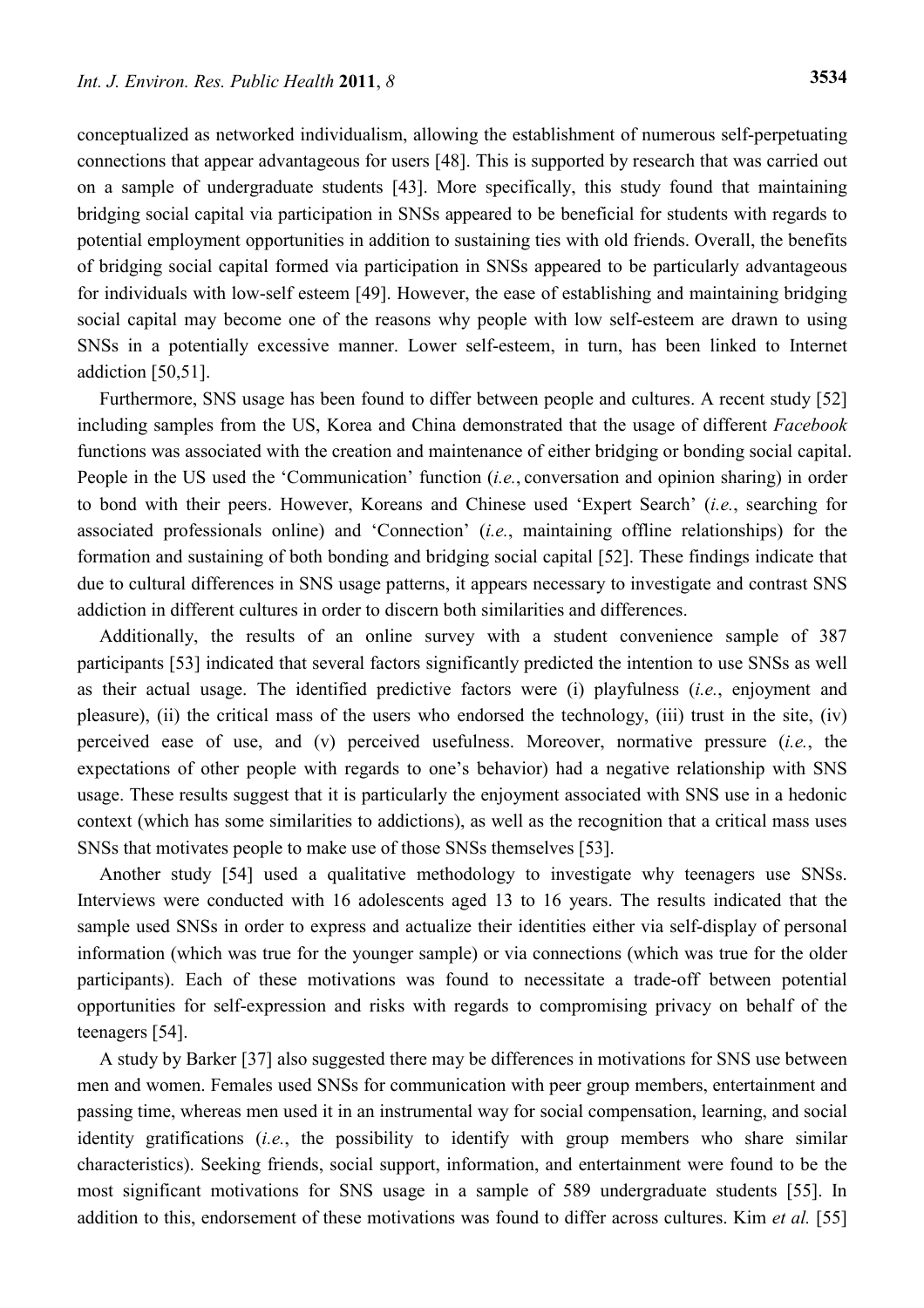found that Korean college students sought social support from already established relationships via SNSs, whereas American college students looked for entertainment. Similarly, Americans had significantly more online friends than Koreans, suggesting that the development and maintenance of social relationships on SNSs was influenced by cultural artefacts [55]. Furthermore, technology-relevant motivations were related to SNS use. The competence in using computer-mediated communication *(i.e.*, the motivation to, knowledge of, and efficacy in using electronic forms of communication) was found to be significantly associated with spending more time on Facebook and checking one's wall significantly more often [33].

Overall, the results of these studies indicate that SNSs are predominantly used for social purposes, mostly related to the maintenance of established offline networks, relative to individual ones. In line with this, people may feel compelled to maintaining their social networks on the Internet which may lead to using SNSs excessively. The maintenance of already established offline networks itself can therefore be seen as an attraction factor, which according to Sussman et al. [15] is related to the etiology of specific addictions. Furthermore, viewed from a cultural perspective, it appears that motivations for usage differ between members of Asian and Western countries as well as between genders and age groups. However, in general, the results of the reported studies suggest that the manifold ties pursued online are indicative, for the most part, of bridging rather than bonding social capital. This appears to show that SNSs are primarily used as a tool for staying connected.

Staying connected is beneficial to such individuals because it offers them a variety of potential academic and professional opportunities, as well as access to a large knowledge base. As the users' expectations of connectivity are met through their SNS usage, the potential for developing SNS addiction may increase as a consequence. This is in accordance with the expectation factor that drives the etiology of addiction to a specific behavior [15]. Accordingly, the supposed expectations and benefits of SNS use may go awry particularly for people with low self-esteem. They may feel encouraged to spend excessive amounts of time on SNSs because they perceive it as advantageous. This, in turn, may potentially develop into an addiction to using SNSs. Clearly, future research is necessary in order to establish this link empirically.

Moreover, there appear certain limitations to the studies presented. Many studies included small convenience samples, teenagers or university students as participants, therefore severely limiting the generalizability of findings. Thus, researchers are advised to take this into consideration and amend their sampling frameworks by using more representative samples and thus improve the external validity of the research.

## 3.3. Personality

A number of personality traits appear to be associated with the extent of SNS use. The findings of some studies (e.g., [33,56]) indicate that people with large offline social networks, who are more extroverted, and who have higher self-esteem, use Facebook for social enhancement, supporting the principle of 'the rich get richer'. Correspondingly, the size of people's online social networks correlates positively with life satisfaction and well-being [57], but does neither have an effect on the size of the offline network nor on emotional closeness to people in real life networks [58].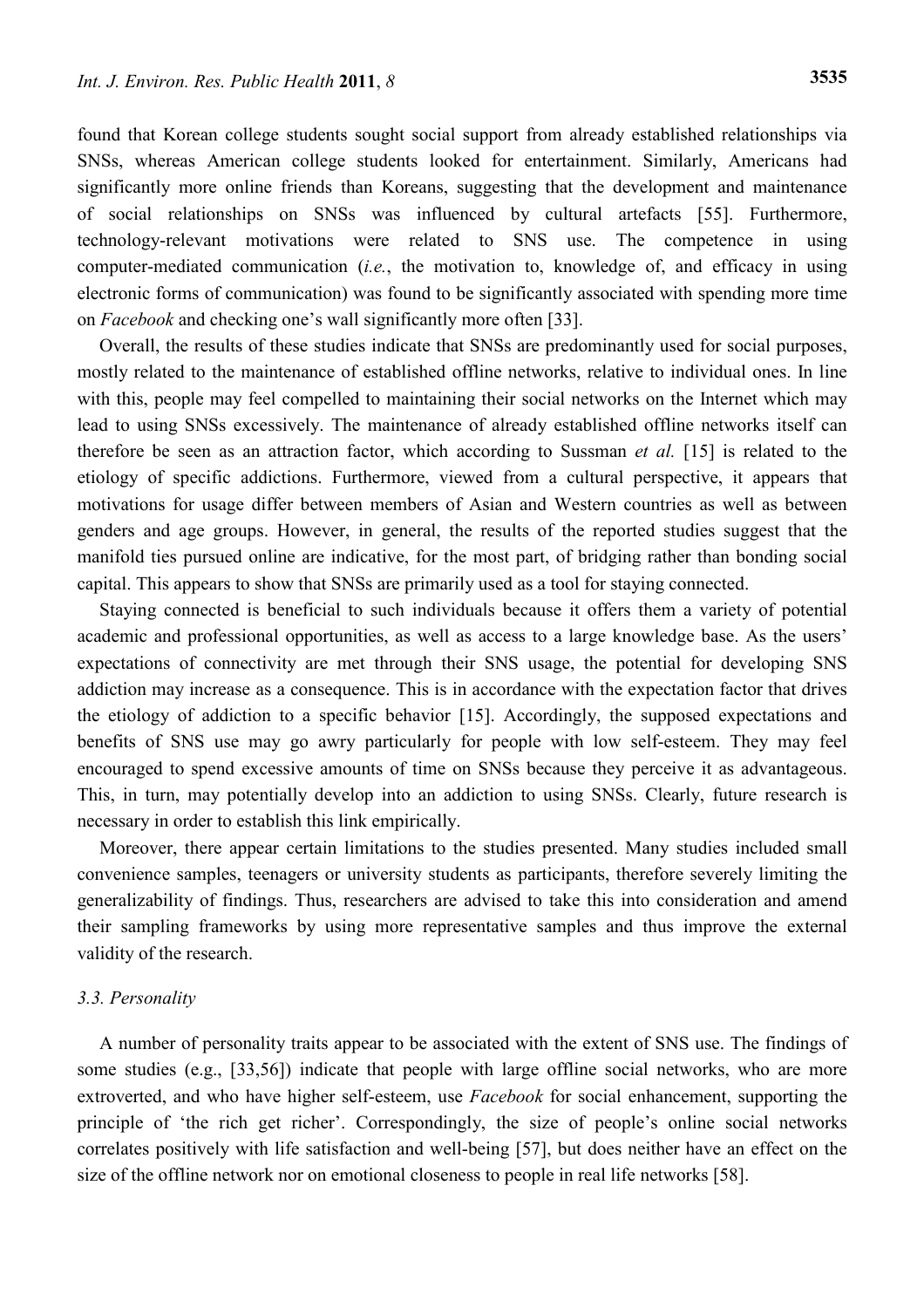However, people with only a few offline contacts compensate for their introversion, low-self esteem, and low life-satisfaction by using *Facebook* for online popularity, thus corroborating the principle of 'the poor get richer' (i.e., the social compensation hypothesis) [37,43,56,59]. Likewise, people higher in narcissistic personality traits tend to be more active on Facebook and other SNSs in order to present themselves favourably online because the virtual environment empowers them to construct their ideal selves [59-62]. The relationship between narcissism and Facebook activity may be related to the fact that narcissists have an imbalanced sense of self, fluctuating between grandiosity with regards to explicit agency and low self-esteem concerning implicit communion and vulnerability [63,64]. Narcissistic personality, in turn, has been found to be associated with addiction [65]. This finding will be discussed in more detail in the section on addiction.

Moreover, it appears that people with different personality traits differ in their usage of SNSs [66] and prefer to use distinct functions of Facebook [33]. People high in extraversion and openness to experience use SNSs more frequently, with the former being true for mature and the latter for young people [66]. Furthermore, extraverts and people open to experiences are members of significantly more groups on *Facebook*, use socializing functions more [33], and have more *Facebook* friends than introverts [67], which delineates the former's higher sociability in general [68]. Introverts, on the other hand, disclose more personal information on their pages [67]. Additionally, it appears that particularly shy people spend large amounts of time on Facebook and have large amounts of friends on this SNS [69]. Therefore, SNSs may appear beneficial for those whose real-life networks are limited because of the possibility of easy access to peers without the demands of real-life proximity and intimacy. This ease of access entails a higher time commitment for this group, which may possibly result in excessive and/or potentially addictive use.

Likewise, men with neurotic traits use SNSs more frequently than women with neurotic traits [66]. Furthermore, neurotics (in general) tend to use *Facebook's* wall function, where they can receive and post comments, whereas people with low neuroticism scores prefer posting photos [33]. This may be due to the neurotic individual's greater control over emotional content with regards to text-based posts rather than visual displays [33]. However, another study [67] found the opposite, namely that people scoring high on neuroticism were more inclined to post their photographs on their page. In general, the findings for neuroticism imply that those scoring high on this trait disclose information because they seek self-assurance online, whereas those scoring low are emotionally secure and thus share information in order to express themselves [67]. High self-disclosure on SNSs, in turn, was found to positively correlate with measures of subjective well-being [57]. It remains questionable whether this implies that low self-disclosure on SNSs may be related to higher risk for potential addiction. By disclosing more personal information on their pages, users put themselves at risk for negative feedback, which has been linked to lower well-being [70]. Therefore, the association between self-disclosure on SNSs and addiction needs to be addressed empirically in future studies.

With regards to agreeableness, it was found that females scoring high on this trait upload significantly more pictures than females scoring low, with the opposite being true for males [67]. In addition to this, people with high conscientiousness were found to have significantly more friends and to upload significantly less pictures than those scoring low on this personality trait [67]. An explanation for this finding may be that conscientious people tend to cultivate their online and offline contacts more without the necessity to share too much personal information publicly.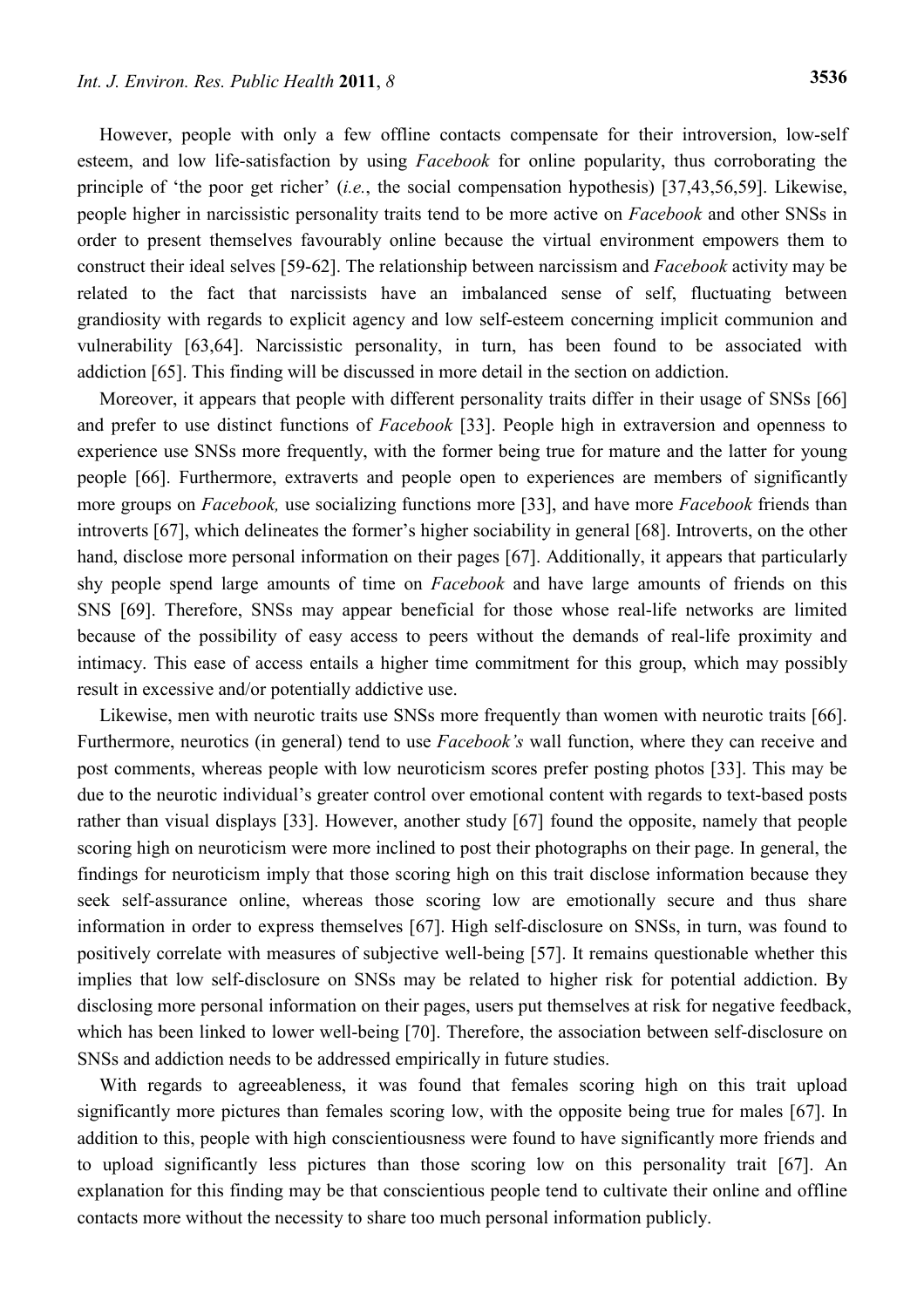Overall, the results of these studies suggest that extraverts use SNSs for social enhancement, whereas introverts use it for social compensation, each of which appears to be related to greater SNS usage. With regards to addiction, both groups could potentially develop addictive tendencies for different reasons, namely social enhancement and social compensation. In addition, the dissimilar findings of studies with regards to the number of friends introverts have online deserve closer scrutiny in future research. The same applies for the results with regards to neuroticism. On the one hand, neurotics use SNSs frequently. On the other hand, studies indicate different usage preferences for people who score high on neuroticism, which calls for further investigation. Furthermore, the structural characteristics of these Internet applications, (i.e., their egocentric construction) appear to allow favourable self-disclosure, which draws narcissists to use it. Finally, agreeableness and conscientiousness appear to be related to the extent of SNS usage. Higher usage associated with narcissistic, neurotic, extravert and introvert personality characteristics may implicate that each of these groups is particularly at risk for developing an addiction to using SNSs.

#### 3.4. Negative Correlates

Some studies have highlighted a number of potential negative correlates of extensive SNS usage. For instance, the results of an online survey of 184 Internet users indicated that people who use SNS more in terms of time spent on usage were perceived to be less involved with their real life communities [71]. This is similar to the finding that people who do not feel secure about their real-life connections to peers and thus have a negative social identity tend to use SNSs more in order to compensate for this [37]. Moreover, it seems that the nature of the feedback from peers that is received on a person's SNS profile determines the effects of SNS usage on wellbeing and self-esteem.

More specifically, Dutch adolescents aged 10 to 19 years who received predominantly negative feedback had low self-esteem which in turn led to low wellbeing [70]. Given that people tend to be disinhibited when they are online [72], giving and receiving negative feedback may be more common on the Internet than in real life. This may entail negative consequences particularly for people with low self-esteem who tend to use SNSs as compensation for real-life social network paucity because they are dependent upon the feedback they receive via these sites [43]. Therefore, potentially, people with lower self-esteem are a population at risk for developing an addiction to using SNSs.

According to a more recent study assessing the relationships between Facebook usage and academic performance in a sample of 219 university students [73], Facebook users had lower Grade Point Averages and spent less time studying than students who did not use this SNS. Of the 26% of students reporting an impact of their usage on their lives, three-quarters (74%) claimed that it had a negative impact, namely procrastination, distraction, and poor time-management. A potential explanation for this may be that students who used the Internet to study may have been distracted by simultaneous engagement in SNSs, implying that this form of multitasking is detrimental to academic achievement [73].

In addition to this, it appears that the usage of Facebook may in some circumstances have negative consequences for romantic relationships. The disclosure of rich private information on one's Facebook page including status updates, comments, pictures, and new friends, can result in jealous cyberstalking [74], including interpersonal electronic surveillance (IES; [75]) by one's partner. This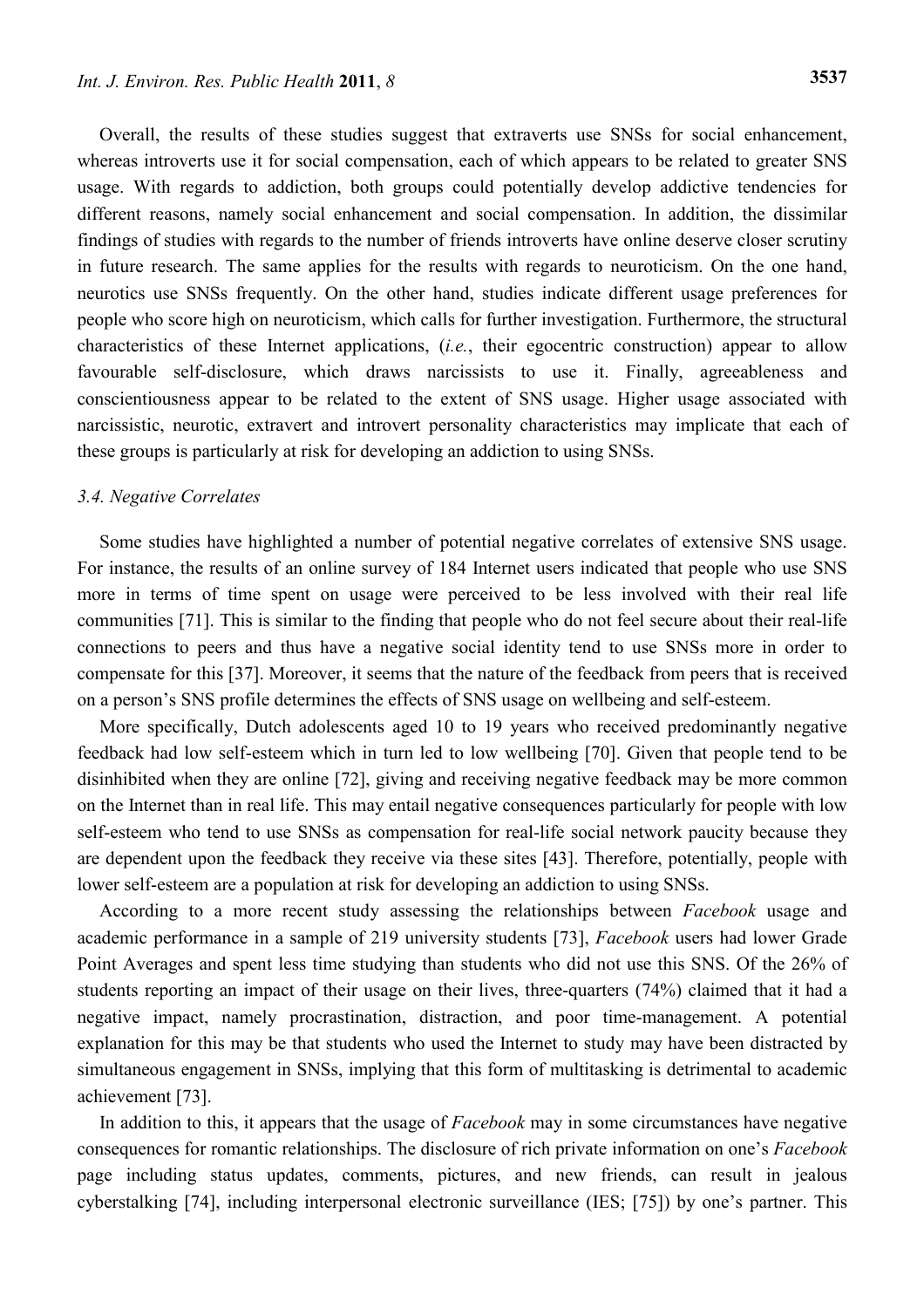was reported to lead to jealousy [76,77] and, in the most extreme cases, divorce and associated legal action [78].

These few existent studies highlight that in some circumstances, SNS usage can lead to a variety of negative consequences that imply a potential decrease in involvement in real-life communities and worse academic performance, as well as relationship problems. Reducing and jeopardizing academic, social and recreational activities are considered as criteria for substance dependence [18] and may thus be considered as valid criteria for behavioral addictions [79], such as SNS addiction. In light of this, endorsing these criteria appears to put people at risk for developing addiction and the scientific research base outlined in the preceding paragraphs supports the potentially addictive quality of SNSs.

Notwithstanding these findings, due to the lack of longitudinal designs used in the presented studies, no causal inferences can be drawn with regards to whether the excessive use of SNSs is the causal factor for the reported negative consequences. Moreover, potential confounders need to be taken into consideration. For instance, the aspect of university students' multi-tasking when studying appears to be an important factor related to poor academic achievement. Moreover, pre-existent relationship difficulties in the case of romantic partners may potentially be exacerbated by SNS use, whereas the latter does not necessarily have to be the primary driving force behind the ensuing problems. Nevertheless, the findings support the idea that SNSs are used by some people in order to cope with negative life events. Coping, in turn, has been found to be associated with both substance dependence and behavioral addictions [80]. Therefore, it appears valid to claim that there is a link between dysfunctional coping (i.e., escapism and avoidance) and excessive SNS use/addiction. In order to substantiate this conjecture and to more fully investigate the potential negative correlates associated with SNS usage, further research is needed.

## 3.5. Addiction

Researchers have suggested that the excessive use of new technologies (and especially online social networking) may be particularly addictive to young people [81]. In accordance with the biopsychosocial framework for the etiology of addictions [16] and the syndrome model of addiction [17], it is claimed that those people addicted to using SNSs experience symptoms similar to those experienced by those who suffer from addictions to substances or other behaviors [81]. This has significant implications for clinical practice because unlike other addictions, the goal of SNS addiction treatment cannot be total abstinence from using the Internet per se since the latter is an integral element of today's professional and leisure culture. Instead, the ultimate therapy aim is controlled use of the Internet and its respective functions, particularly social networking applications, and relapse prevention using strategies developed within cognitive-behavioral therapies [81].

In addition to this, scholars have hypothesized that young vulnerable people with narcissistic tendencies are particularly prone to engaging with SNSs in an addictive way [65]. To date, only three empirical studies have been conducted and published in peer-reviewed journals that have specifically assessed the addictive potential of SNSs [82-84]. In addition to this, two publicly available Master's theses have analyzed the SNS addiction and will be presented subsequently for the purpose of inclusiveness and the relative lack of data on the topic [85,86]. In the first study [83], 233 undergraduate university students (64% females, mean age = 19 years,  $SD = 2$  years) were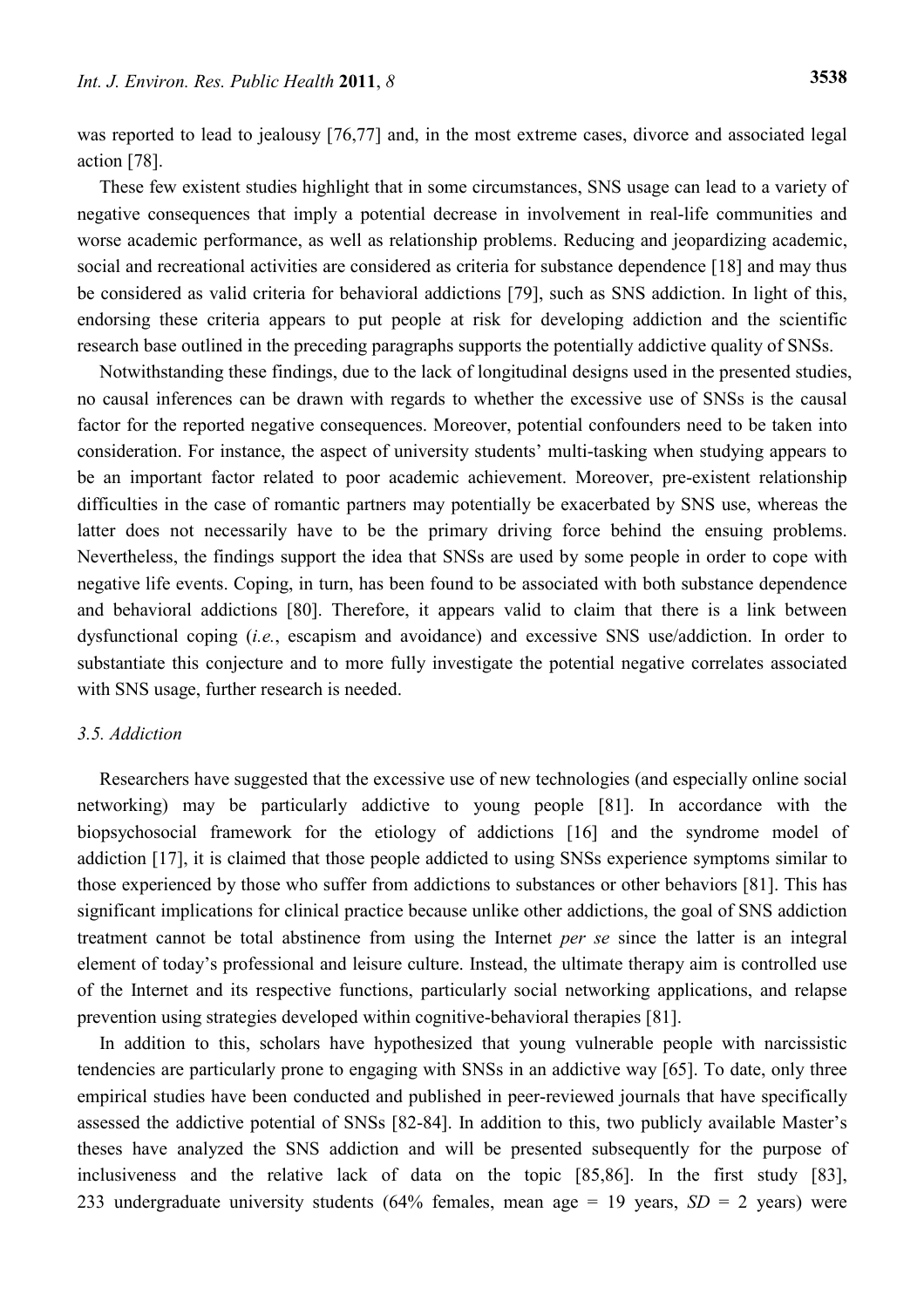surveyed using a prospective design in order to predict high level use intentions and actual high-level usage of SNSs via an extended model of the theory of planned behavior (TPB; [87]). High-level usage was defined as using SNSs at least four times per day. TPB variables included measures of intention for usage, attitude, subjective norm, and perceived behavioral control (PBC). Furthermore, self-identity (adapted from [88]), belongingness [89], as well as past and potential future usage of SNSs were investigated. Finally, addictive tendencies were assessed using eight questions scored on Likert scales (based on [90]).

One week after completion of the first questionnaire, participants were asked to indicate on how many days during the last week they had visited SNSs at least four times a day. The results of this study indicated that past behavior, subjective norm, attitude, and self-identity significantly predicted both behavioral intention as well as actual behavior. Additionally, addictive tendencies with regards to SNS use were significantly predicted by self-identity and belongingness [83]. Therefore, those who identified themselves as SNS users and those who looked for a sense of belongingness on SNSs appeared to be at risk for developing an addiction to SNSs.

In the second study [82], an Australian university student sample of 201 participants (76% female, mean age = 19,  $SD = 2$ ) was drawn upon in order to assess personality factors via the short version of the NEO Personality Inventory (NEO-FFI; [91]), the Self-Esteem Inventory (SEI; [92]), time spent using SNSs, and an Addictive Tendencies Scale (based on [90,93]). The Addictive Tendencies Scale included three items measuring salience, loss of control, and withdrawal. The results of a multiple regression analysis indicated that high extraversion and low conscientiousness scores significantly predicted both addictive tendencies and the time spent using an SNS. The researchers suggested that the relationship between extraversion and addictive tendencies could be explained by the fact that using SNSs satisfies the extraverts' need to socialize [82]. The findings with regards to lack of conscientiousness appear to be in line with previous research on the frequency of general Internet use in that people who score low on conscientiousness tend to use the Internet more frequently than those who score high on this personality trait [94].

In the third study, Karaiskos *et al.* [84] report the case of a 24-year old female who used SNS to such an extent that her behavior significantly interfered with her professional and private life. As a consequence, she was referred to a psychiatric clinic. She used Facebook excessively for at least five hours a day and was dismissed from her job because she continuously checked her SNS instead of working. Even during the clinical interview, she used her mobile phone to access *Facebook*. In addition to excessive use that led to significant impairment in a variety of areas in the woman's life, she developed anxiety symptoms as well as insomnia, which suggestively points to the clinical relevance of SNS addiction. Such extreme cases have led to some researchers to conceptualize SNS addiction as Internet spectrum addiction disorder [84]. This indicates that first, SNS addiction can be classified within the larger framework of Internet addictions, and second, that it is a specific Internet addiction, alongside other addictive Internet applications such as Internet gaming addiction [95], Internet gambling addiction [96], and Internet sex addiction [97].

In the fourth study [85], SNS game addiction was assessed via the Internet Addiction Test [98] using 342 Chinese college students aged 18 to 22 years. In this study, SNS game addiction referred specifically to being addicted to the SNS game *Happy Farm*. Students were defined as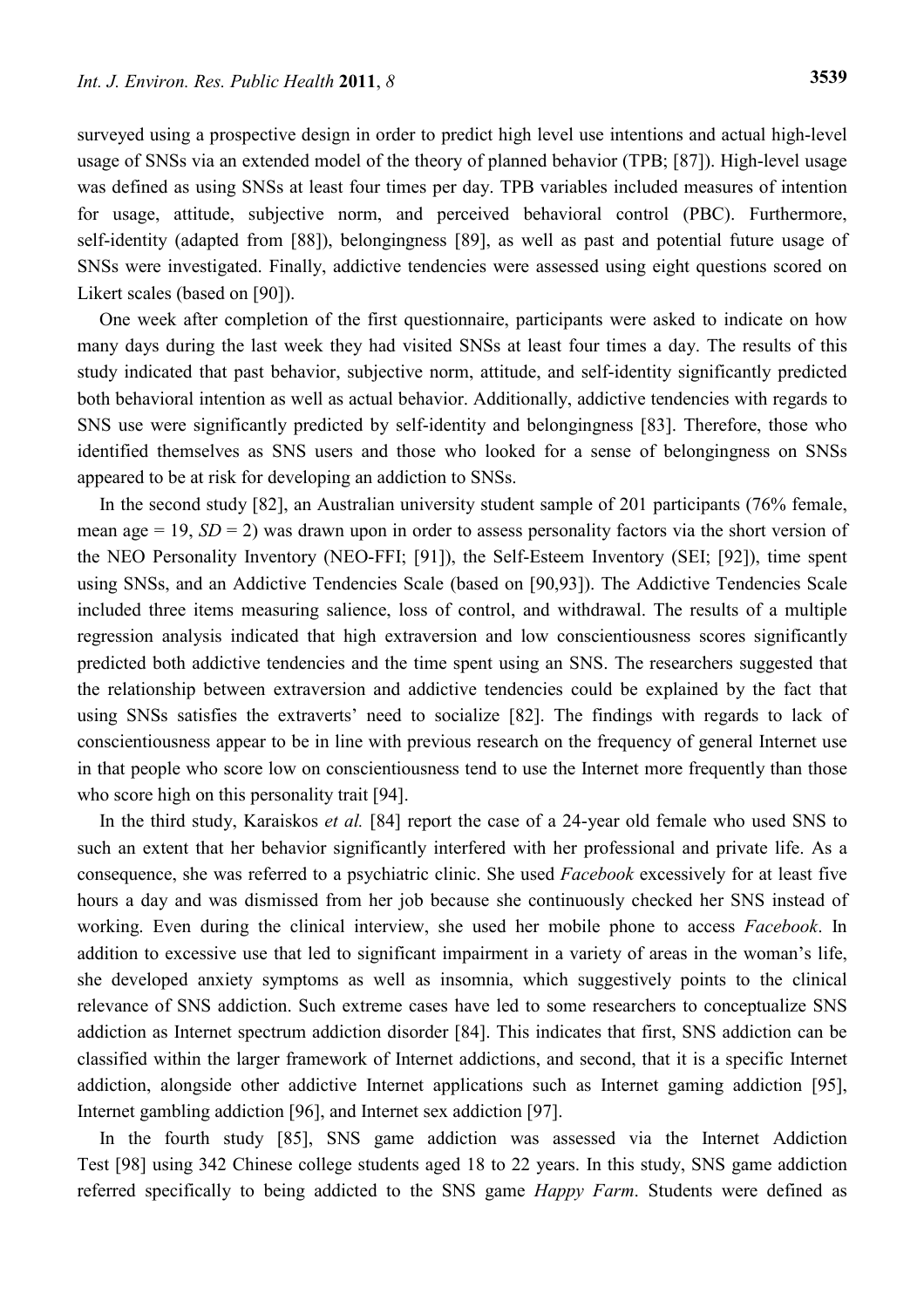addicted to using this SNS game when they endorsed a minimum of five out of eight total items of the IAT. Using this cut-off, 24% of the sample were identified as addicted [85].

Moreover, the author investigated gratifications of SNS game use, loneliness [99], leisure boredom [100], and self esteem [101]. The findings indicated that there was a weak positive correlation between loneliness and SNS game addiction and a moderate positive correlation between leisure boredom and SNS game addiction. Moreover, the gratifications "inclusion" (in a social group) and "achievement" (in game), leisure boredom, and male gender significantly predicted SNS game addiction [85].

In the fifth study [86], SNS addiction was assessed in a sample of 335 Chinese college students aged 19 to 28 years using Young's Internet Addiction Test [98] modified to specifically assess the addiction to a common Chinese SNS, namely *Xiaonei.com*. Users were classified as addicted when they endorsed five or more of the eight addiction items specified in the IAT. Moreover, the author assessed loneliness [99], user gratifications (based on the results of a previous focus group interview), usage attributes and patterns of SNS website use [86].

The results indicated that of the total sample, 34% were classified as addicted. Moreover, loneliness significantly and positively correlated with frequency and session length of using *Xiaonei.com* as well as SNS addiction. Likewise, social activities and relationship building were found to predict SNS addiction [86].

Unfortunately, when viewed from a critical perspective, the quantitative studies reviewed here suffer from a variety of limitations. Initially, the mere assessment of addiction tendencies does not suffice to demarcate real pathology. In addition, the samples were small, specific, and skewed with regards to female gender. This may have led to the very high addiction prevalence rates (up to 34%) reported [86]. Clearly, it needs to be ensured that rather than assessing excessive use and/or preoccupation, addiction specifically needs to be assessed.

Wilson *et al.*'s study [82] suffered from endorsing only three potential addiction criteria which is not sufficient for establishing addiction status clinically. Similarly, significant impairment and negative consequences that discriminate addiction from mere abuse [18] were not assessed in this study at all. Thus, future studies have great potential in addressing the emergent phenomenon of addiction to using social networks on the Internet by means of applying better methodological designs, including more representative samples, and using more reliable and valid addiction scales so that current gaps in empirical knowledge can be filled.

Furthermore, research must address the presence of specific addiction symptoms beyond negative consequences. These might be adapted from the DSM-IV TR criteria for substance dependence [18] and the ICD-10 criteria for a dependence syndrome [102], including (i) tolerance, (ii) withdrawal, (iii) increased use, (iv) loss of control, (v) extended recovery periods, (vi) sacrificing social, occupational and recreational activities, and (vii) continued use despite of negative consequences. These have been found to be adequate criteria for diagnosing behavioral addictions [79] and thus appear sufficient to be applied to SNS addiction. In order to be diagnosed with SNS addiction, at least three (but preferably more) of the above mentioned criteria should be met in the same 12-month period and they must cause significant impairment to the individual [18].

In light of this qualitative case study, it appears that from a clinical perspective, SNS addiction is a mental health problem that may require professional treatment. Unlike the quantitative studies, the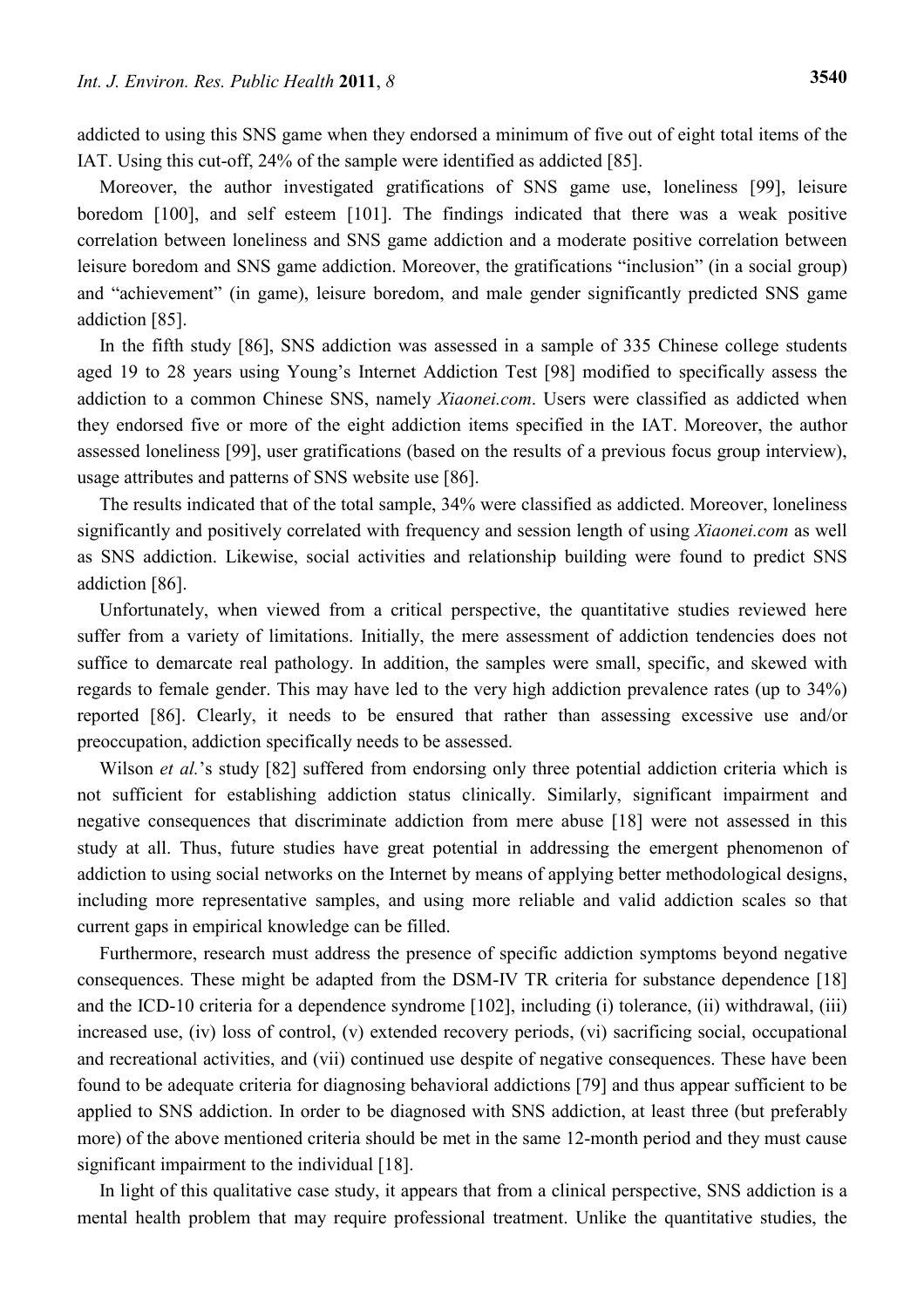case study emphasizes the significant individual impairment that is experienced by individuals that spans a variety of life domains, including their professional life as well as their psychosomatic condition. Future researchers are therefore advised to not only investigate SNS addiction in a quantitative way, but to further our understanding of this new mental health problem by analyzing cases of individuals who suffer from excessive SNS usage.

#### 3.6. Specificity and Comorbidity

It appears essential to pay adequate attention to (i) the specificity of SNS addiction and (ii) potential comorbidity. Hall et al. [103] outline three reasons why it is necessary to address comorbidity between mental disorders, such as addictions. First, a large number of mental disorders feature additional (sub)clinical problems/disorders. Second, comorbid conditions must be addressed in clinical practice in order to improve treatment outcomes. Third, specific prevention programs may be developed which incorporate different dimensions and treatment modalities that particularly target associated mental health problems. From this it follows that assessing the specificity and potential comorbidities of SNS addiction is important. However, to date, research addressing this topic is virtually non-existent. There has been almost no research on the co-occurrence of SNS addiction with other types of addictive behavior, mainly because there have been so few studies examining SNS addiction as highlighted in the previous section. However, based on the small empirical base, there are a number of speculative assumptions that can be made about co-addiction co-morbidity in relation to SNS addiction.

Firstly, for some individuals, their SNS addiction takes up such a large amount of available time that it is highly unlikely that it would co-occur with other behavioral addictions unless the other behavioral addiction(s) can find an outlet via social networking sites (e.g., gambling addiction, gaming addiction). Put simply, there would be little face validity in the same individual being, for example, both a workaholic and a social networking addict, or an exercise addict and a social networking addict, mainly because the amount of daily time available to engage in two behavioral addictions simultaneously would be highly unlikely. Still, it is necessary to pinpoint the respective addictive behaviors because some of these behaviors may in fact co-occur. In one study that included a clinical sample diagnosed with substance dependencies, Malat and colleagues [104] found that 61% pursued at least one and 31% engaged in two or more problematic behaviors, such as overeating, unhealthy relationships and excessive Internet use. Therefore, although a simultaneous addiction to behaviors such as working and using SNS is relatively unlikely, SNS addiction may potentially co-occur with overeating and other excessive sedentary behaviors.

Thus, secondly, it is theoretically possible for a social networking addict to have an additional drug addiction, as it is perfectly feasible to engage in both a behavioral and chemical addiction simultaneously [16]. It may also make sense from a motivational perspective. For instance, if one of the primary reasons social network addicts are engaging in the behavior is because of their low self-esteem, it makes intuitive sense that some chemical addictions may serve the same purpose. Accordingly, studies suggest that the engagement in addictive behaviors is relatively common among persons who suffer from substance dependence. In one study, Black et al. [105] found that 38% of problematic computer users in their sample had a substance use disorder in addition to their behavioral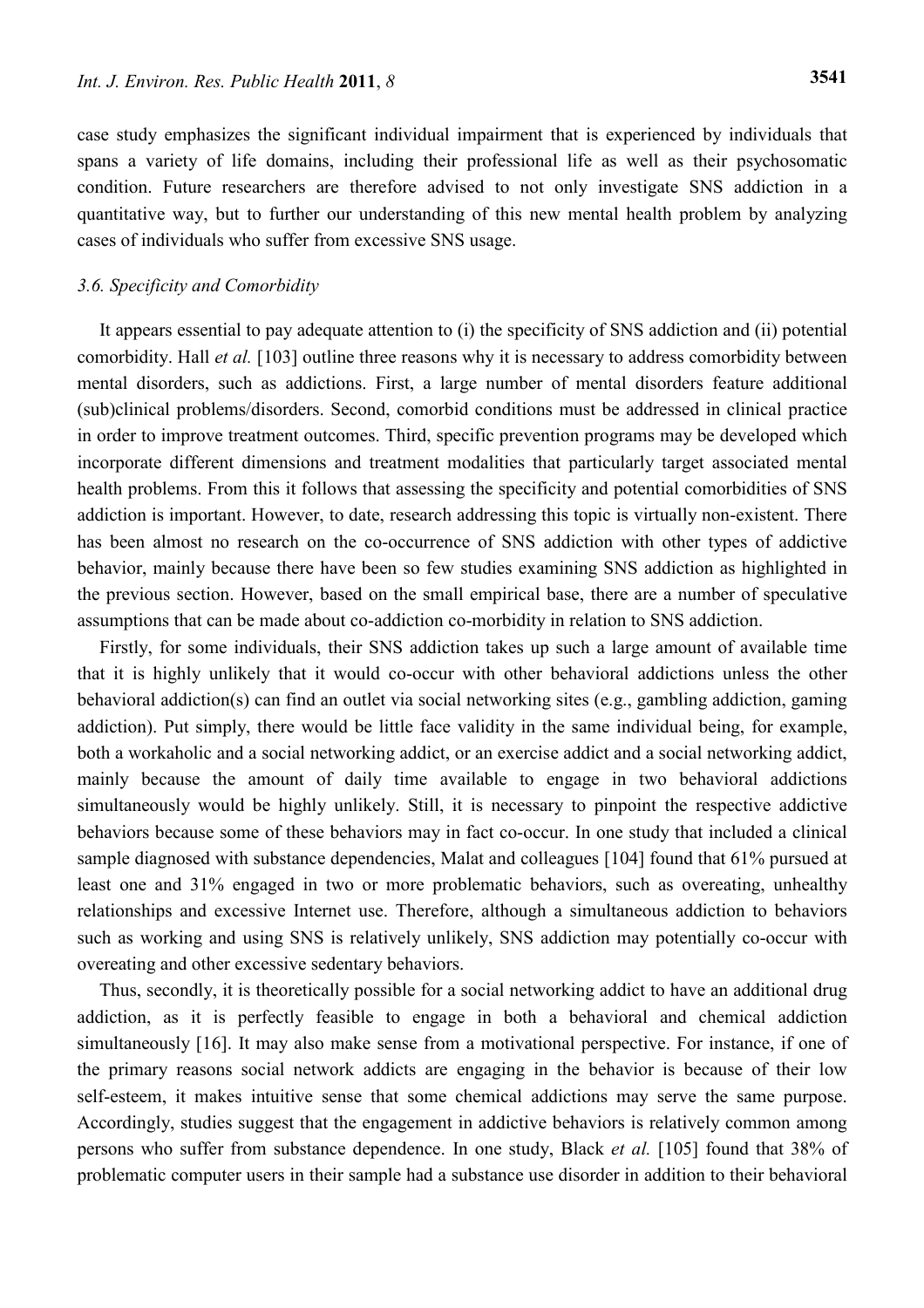problems/addiction. Apparently, research indicates that some persons who suffer from Internet addiction experience other addictions at the same time.

Of a patient sample including 1,826 individuals treated for substance addictions (mainly cannabis addiction), 4.1% were found to suffer from Internet addiction [106]. Moreover, the findings of further research [107] indicated that Internet addiction and substance use experience in adolescents share common family factors, namely higher parent-adolescent conflict, habitual alcohol use of siblings, perceived parents' positive attitude to adolescent substance use, and lower family functioning. Moreover, Lam et al. [108] assessed Internet addiction and associated factors in a sample of 1,392 adolescents aged 13–18 years. In terms of potential comorbidity, they found that drinking behavior was a risk factor for being diagnosed with Internet addiction using the Internet Addiction Test [109]. This implies that potentially, alcohol abuse/dependence can be associated with SNS addiction. Support for this comes from Kuntsche et al. [110]. They found that in Swiss adolescents, the expectancy of social approval was associated with problem drinking. Since SNSs are inherently social platforms that are used by people for social purposes, it appears reasonable to deduce that there may indeed be people who suffer from comorbid addictions, namely SNS addiction and alcohol dependence.

Thirdly, it appears that there may be a relationship between SNS addiction specificity and personality traits. Ko *et al.* [111] found that Internet addiction  $(IA)$  was predicted by high novelty seeking (NS), high harm avoidance (HA), and low reward dependence (RD) in adolescents. Those adolescents who were addicted to the Internet and who had experience of substance use scored significantly higher on NS and lower on HA than the IA group. Therefore, it appears that HA particularly impacts Internet addiction specificity because high HA discriminates Internet addicts from individuals who are not only addicted to the Internet, but who use substances. Therefore, it seems plausible to hypothesize that persons with low harm avoidance are in danger of developing comorbid addictions to SNSs and substances. Accordingly, research needs to address this difference specifically for those who are addicted to using SNSs in order to demarcate this potential disorder from comorbid conditions.

In addition to this, it seems reasonable to specifically address the respective activities people can engage in on their SNS. There have already been a number of researchers who have begun to examine the possible relationship between social networking and gambling [112-116], and social networking and gaming [113,116,117]. All of these writings have noted how the social networking medium can be used for gambling and/or gaming. For instance, online poker applications and online poker groups on social networking sites are among the most popular [115], and others have noted the press reports surrounding addiction to social networking games such as *Farmville* [117]. Although there have been no empirical studies to date examining addiction to gambling or gaming via social networking, there is no reason to suspect that those playing in the social networking medium are any less likely than those playing other online or offline media to become addicted to gambling and/or gaming.

Synoptically, addressing the specificity of SNS addiction and comorbidities with other addictions is necessary for (i) comprehending this disorder as distinct mental health problem while (ii) paying respect to associated conditions, which will (iii) aid treatment and (iv) prevention efforts. From the reported studies, it appears that the individual's upbringing and psychosocial context are influential factors with regards to potential comorbidity between Internet addiction and substance dependence, which is supported by scientific models of addictions and their etiology [16,17]. Moreover, alcohol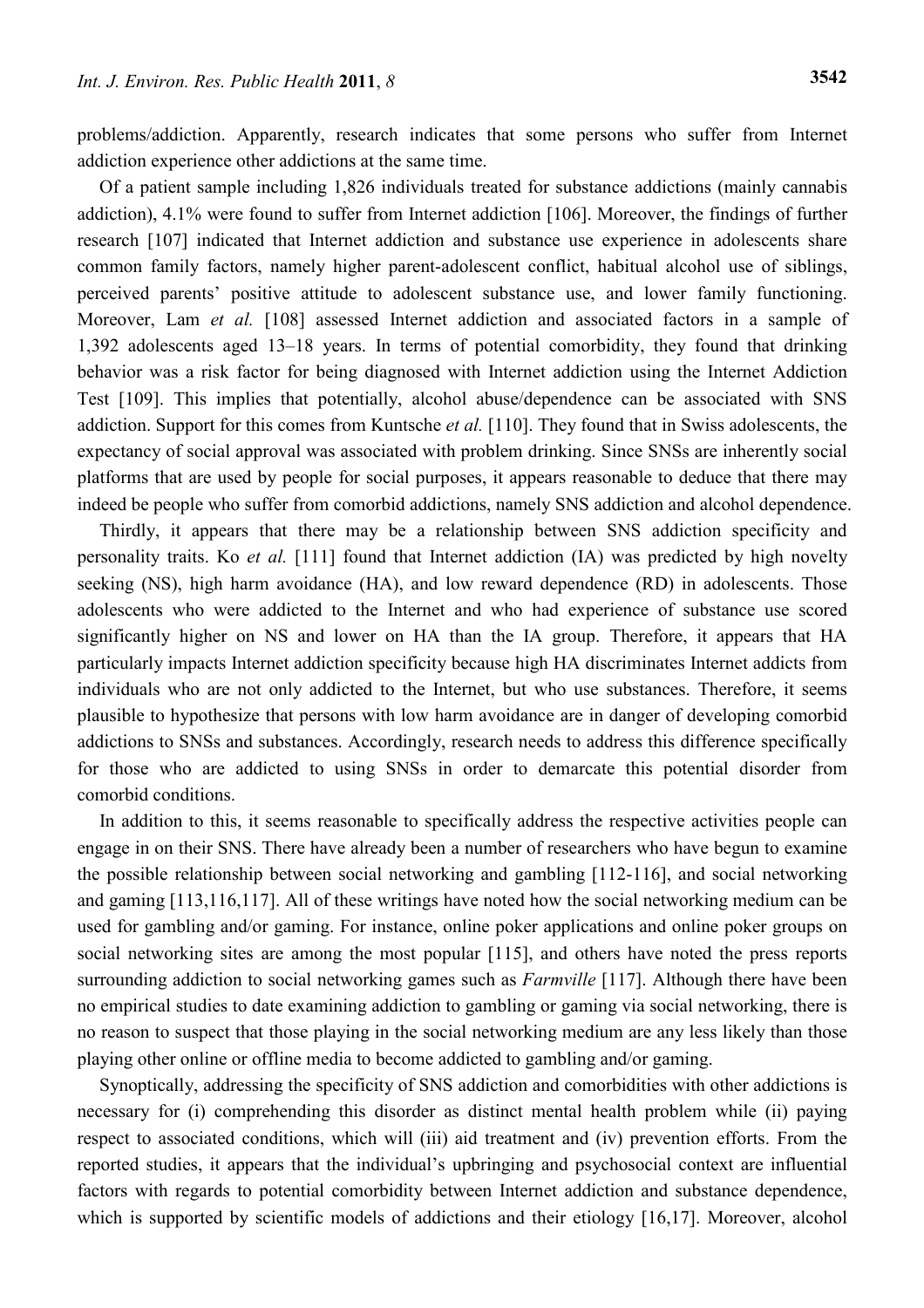and cannabis dependence were outlined as potential co-occurring problems. Nonetheless, apart from this, the presented studies do not specifically address the discrete relationships between particular substance dependencies and individual addictive behaviors, such as addiction to using SNSs. Therefore, future empirical research is needed in order to shed more light upon SNS addiction specificity and comorbidity.

## 4. Discussion and Conclusions

The aim of this literature review was to present an overview of the emergent empirical research relating to usage of and addiction to social networks on the Internet. Initially, SNSs were defined as virtual communities offering their members the possibility to make use of their inherent Web 2.0 features, namely networking and sharing media content. The history of SNSs dates back to the late 1990s, suggesting that they are not as new as they may appear in the first place. With the emergence of SNSs such as Facebook, overall SNS usage has accelerated in such a way that they are considered a global consumer phenomenon. Today, more than 500 million users are active participants in the Facebook community alone and studies suggest that between 55% and 82% of teenagers and young adults use SNSs on a regular basis. Extracting information from peers' SNS pages is an activity that is experienced as especially enjoyable and it has been linked with the activation of the appetitive system, which in turn is related to addiction experience.

In terms of sociodemographics, the studies presented indicate that overall, SNS usage patterns differ. Females appear to use SNS in order to communicate with members of their peer group, whereas males appear to use them for the purposes of social compensation, learning, and social identity gratifications [37]. Furthermore, men tend to disclose more personal information on SNS sites relative to women [25,118]. Also, more women were found to use *MySpace* specifically relative to men [26]. Moreover, usage patterns were found to differ between genders as a function of personality. Unlike women with neurotic traits, men with neurotic traits were found to be more frequent SNS users [66]. In addition to this, it was found that males were more likely to be addicted to SNS games specifically relative to females [85]. This is in line with the finding that males in general are a population at risk for developing an addiction to playing online games [95].

The only study that assessed age differences in usage [23] indicated that the latter in fact varies as a function of age. Specifically, "silver surfers" (i.e., those over the age of 60 years) have a smaller circle of online friends that differs in age relative to younger SNS users. Based on the current empirical knowledge that has predominantly assessed young teenage and student samples, it appears unclear whether older people use SNSs excessively and whether they potentially become addicted to using them. Therefore, future research must aim at filling this gap in knowledge.

Next, the motivations for using SNSs were reviewed on the basis of needs and gratifications theory. In general, research suggests that SNSs are used for social purposes. Overall, the maintenance of connections to offline network members was emphasized rather than the establishment of new ties. With regards to this, SNS users sustain bridging social capital through a variety of heterogeneous connections to other SNS users. This appeared to be beneficial for them with regards to sharing knowledge and potential future possibilities related to employment and related areas. In effect, the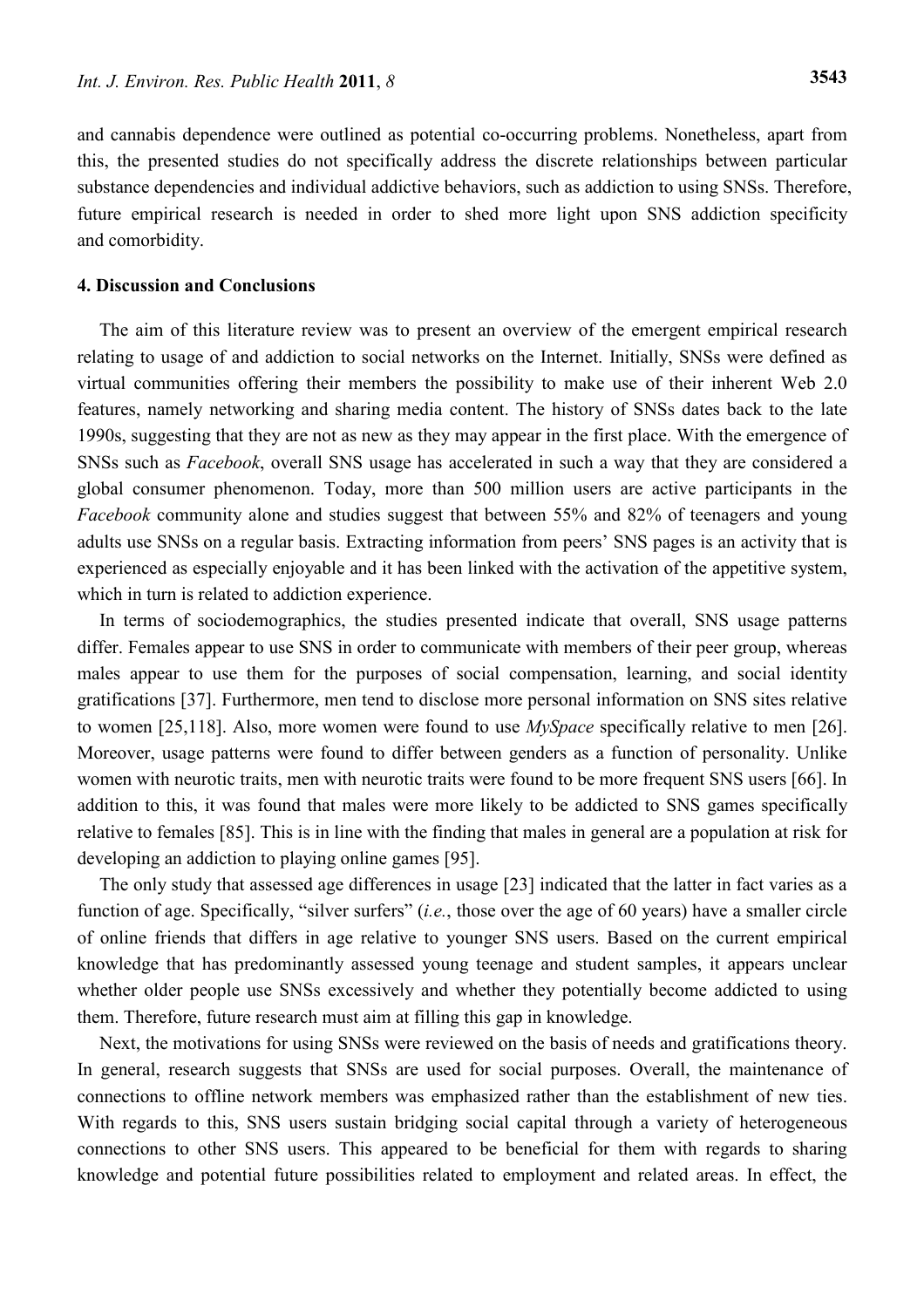knowledge that is available to individuals via their social network can be thought of as "collective intelligence" [119].

Collective intelligence extends the mere idea of shared knowledge because it is not restricted to knowledge shared by all members of a particular community. Instead, it denotes the aggregation of each individual member's knowledge that can be accessed by other members of the respective community. In this regard, the pursuit of weak ties on SNSs is of great benefit and thus coincides with the satisfaction of the members' needs. At the same time, it is experienced as gratifying. Therefore, rather than seeking emotional support, individuals make use of SNSs in order to communicate and stay in touch not only with family and friends, but also with more distant acquaintances, therefore sustaining weak ties with potentially advantageous environments. The benefits of large online social networks may potentially lead people to excessively engage in using them, which, in turn, may purport addictive behaviors.

As regards personality psychology, certain personality traits were found to be associated with higher usage frequency that may be associated with potential abuse and/or addiction. Of those, extraversion and introversion stand out because each of these is related to more habitual participation in social networks on the Internet. However, the motivations of extraverts and introverts differ in that extraverts enhance their social networks, whereas introverts compensate for the lack of real life social networks. Presumably, the motivations for higher SNS usage of people who are agreeable and conscientious may be related to those shared by extraverts, indicating a need for staying connected and socializing with their communities. Nevertheless, of those, high extraversion was found to be related to potential addiction to using SNS, in accordance with low conscientiousness [82].

The dissimilar motivations for usage found for members scoring high on the respective personality trait can inform future research into potential addiction to SNSs. Hypothetically, people who compensate for scarce ties with their real life communities may be at greater risk to develop addiction. In effect, in one study, addictive SNS usage was predicted by looking for a sense of belongingness in this community [83], which supports this conjecture. Presumably, the same may hold true for people who score high on neuroticism and narcissism, assuming that members of both groups tend to have low self-esteem. This supposition is informed by research indicating that people use the Internet excessively in order to cope with everyday stressors [120,121]. This may serve as a preliminary explanation for the findings regarding the negative correlates that were found to be associated with more frequent SNS usage.

Overall, the engagement in particular activities on SNSs, such as social searching, and the personality traits that were found to be associated with greater extents of SNS usage may serve as an anchor point for future studies in terms of defining populations who are at risk for developing addiction to using social networks on the Internet. Furthermore, it is recommended that researchers assess factors that are specific to SNS addiction, including the pragmatics, attraction, communication and expectations of SNS use because these may predict the etiology of SNS addiction as based on the addiction specificity etiology framework [15]. Due to the scarcity of research in this domain with a specific focus on SNS addiction specificity and comorbidity, further empirical research is necessary. Moreover, researchers are encouraged to pay close attention to the different motivations of introverts and extraverts because each of those appears to be related to higher usage frequency. What is more, investigating the relationship of potential addiction with narcissism seems to be a fruitful area for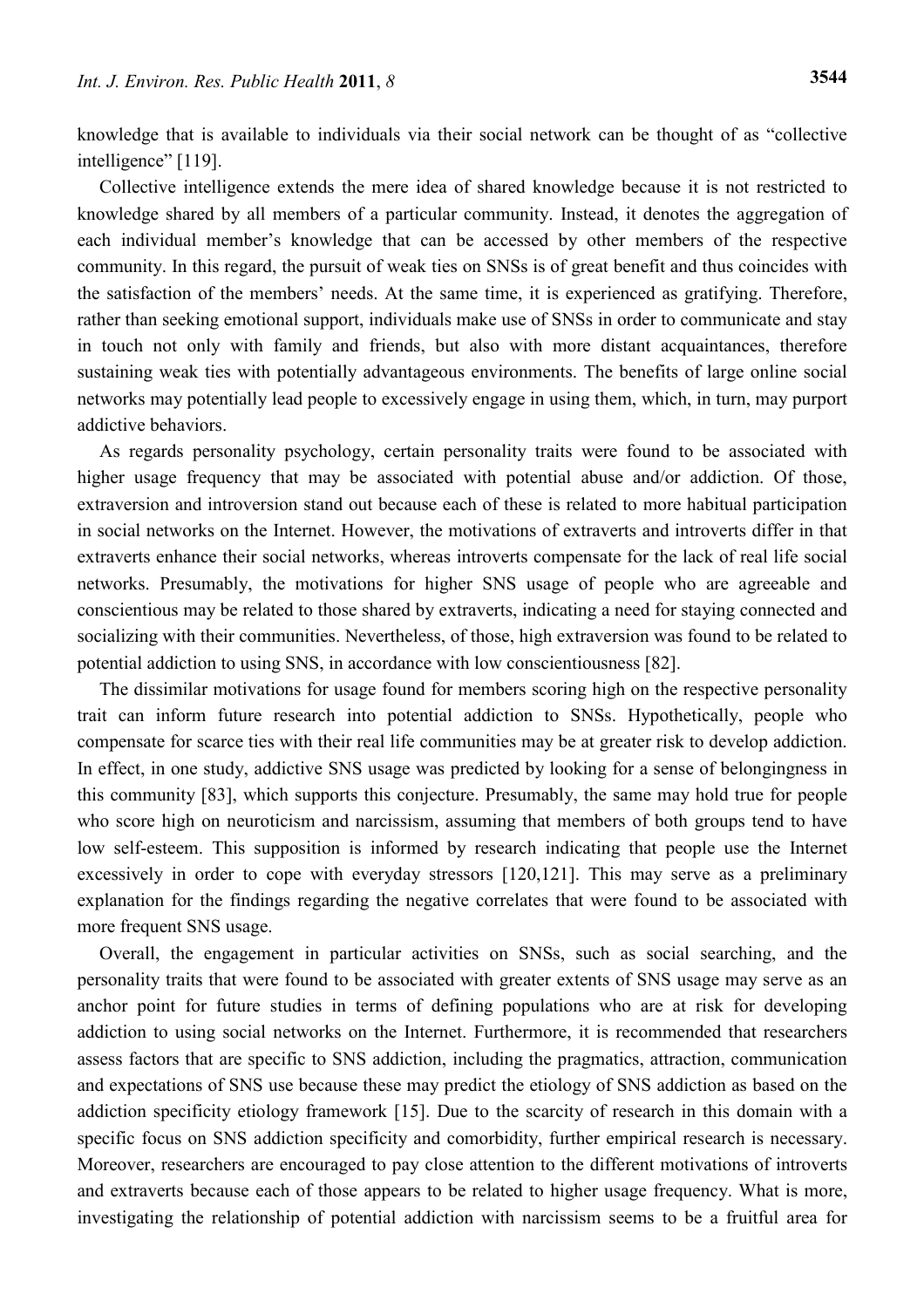empirical research. In addition to this, motivations for usage as well as a wider variety of negative correlates related to excessive SNS use need to be addressed.

In addition to the above mentioned implications and suggestions for future research, specific attention needs to be paid to selecting larger samples which are representative of a broader population in order to increase the respective study's external validity. The generalizability of results is essential in order to demarcate populations at risk for developing addiction to SNSs. Similarly, it appears necessary to conduct further psychophysiological studies in order to assess the phenomenon from a biological perspective. Furthermore, clear-cut and validated addiction criteria need to be assessed. It is insufficient to limit studies into addiction to assessing just a few criteria. The demarcation of pathology from high frequency and problematic usage necessitates adopting frameworks that have been established by the international classification manuals [18,102]. Moreover, in light of clinical evidence and practice, it appears essential to pay attention to the significant impairment that SNS addicts experience in a variety of life domains as a consequence of their abusive and/or addictive behaviors.

Similarly, the results of data based on self-reports are not sufficient for diagnosis because research suggests that they may be inaccurate [122]. Conceivably, self-reports may be supplemented with structured clinical interviews [123] and further case study evidence as well as supplementary reports from the users' significant others. In conclusion, social networks on the Internet are iridescent Web 2.0 phenomena that offer the potential to become part of, and make use of, collective intelligence. However, the latent mental health consequences of excessive and addictive use are yet to be explored using the most rigorous scientific methods.

## References

- 1. Cohen, E. Five Clues that You Are Addicted to Facebook; CNN Health: Atlanta, GA, USA, 2009; Available online: http://articles.cnn.com/2009-04-23/health/ep.facebook.addict\_1\_facebook-pagefacebook-world-social-networking? s=PM:HEALTH (accessed on 18 August 2011).
- 2. Webley, K. It's Time to Confront Your Facebook Addiction; Time Inc.: New York, NY, USA, 2011; Available online: http://newsfeed.time.com/2010/07/08/its-time-to-confront-your-facebookaddiction/ (accessed on 18 August 2011).
- 3. Hafner, K. To Deal with Obsession, Some Defriend Facebook; The New York Times Company: New York, NY, USA, 2009; Available online: http://www.nytimes.com/2009/12/21/technology /internet/21facebook.html (accessed on 18 August 2011).
- 4. Revoir, P. Facebook to Blame for "Friendship Addiction"; Associated Newspapers Ltd.: London, UK, 2008; Available online: http://www.dailymail.co.uk/sciencetech/article-1079633/Facebookblame-friendship-addiction-women.html (accessed on 18 August 2011).
- 5. The Nielsen Company. Global Audience Spends Two Hours More a Month on Social Networks than Last Year; The Nielsen Company: New York, NY, USA, 2010; Available online: http://blog.nielsen.com/nielsenwire/global/global-audience-spends-two-hours-more-a-month-onsocial-networks-than-last-year/ (accessed 18 August 2011).
- 6. Griffiths, M. Internet addiction—Time to be taken seriously? Addict. Res. 2000, 8, 413-418.
- 7. Young, K. Internet addiction: Evaluation and treatment. Student Brit. Med. J. 1999, 7, 351-352.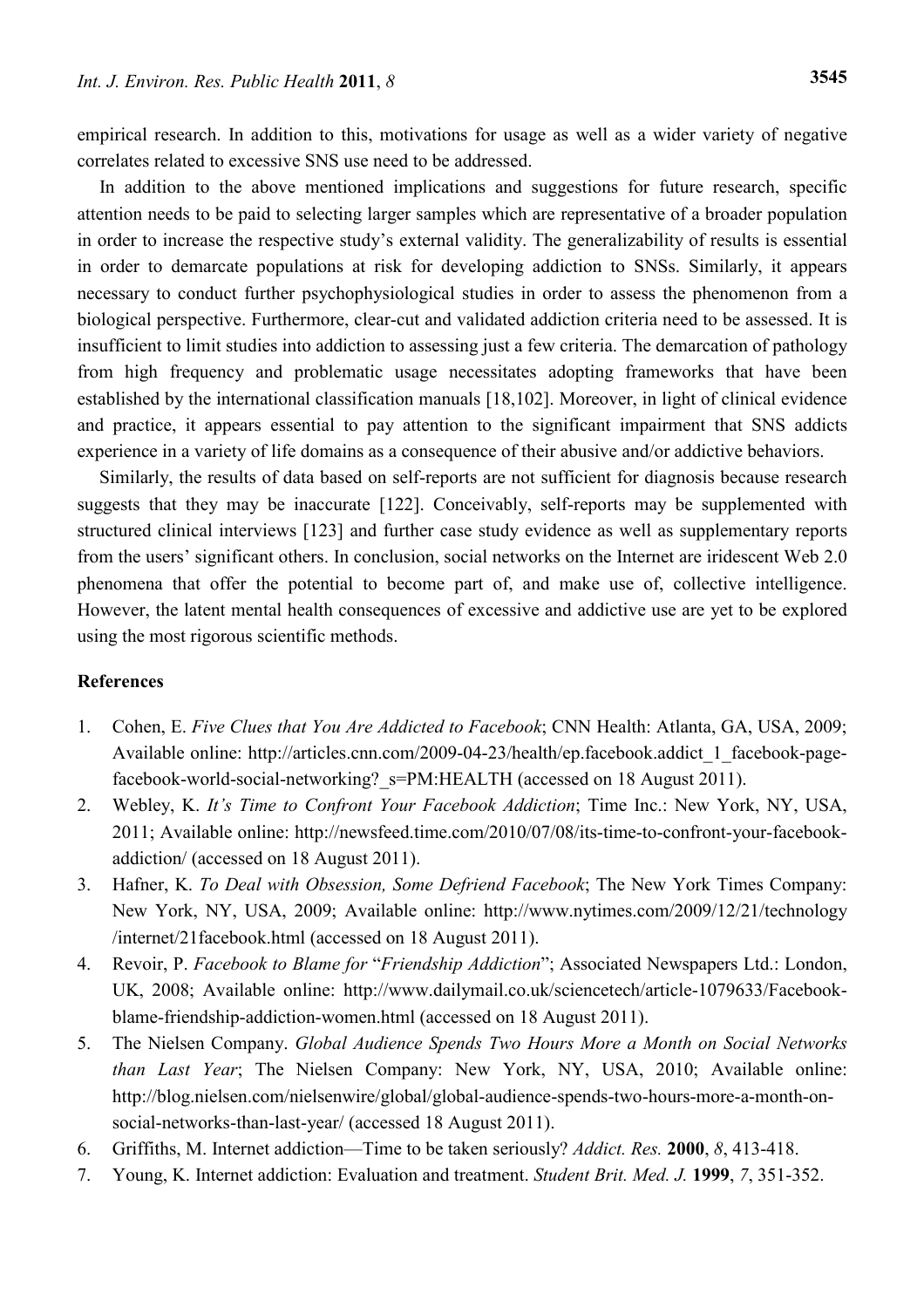- 8. Young, K. Facebook Addiction Disorder?; The Center for Online Addiction: Bradford, PA, USA, 2009; Available online: http://www.netaddiction.com/index.php?option=com\_blog&view= comments&pid=5&Itemid=0 (accessed on 29 November 2010).
- 9. Boyd, D.M.; Ellison, N.B. Social network sites: Definition, history, and scholarship. J. Comput. Mediat. Comm. 2008, 13, 210-230.
- 10. Jenkins, H. Convergence Culture. Where Old and New Media Collide; New York University Press: New York, NY, USA, 2006.
- 11. Milgram, S. The small world problem. Psychol. Today 1967, 2, 60-67.
- 12. The Nielsen Company. Global Faces and Networked Places; The Nielsen Company: New York, NY, USA, 2009; Available online: http://blog.nielsen.com/nielsenwire/wp-content/uploads/ 2009/03/nielsen\_globalfaces\_mar09.pdf (accessed on 18 August 2011).
- 13. Rheingold, H. The Virtual Community: Homesteading on the Electronic Frontier; MIT: Cambridge, MA, USA, 1993.
- 14. Li, L. Exploration of adolescents' Internet addiction. Psychol. Dev. Educ. 2010, 26; Available online: http://en.cnki.com.cn/Article\_en/CJFDTOTAL-XLFZ201005019.htm (accessed on 16 Feburary 2011).
- 15. Sussman, S.; Leventhal, A.; Bluthenthal, R.N.; Freimuth, M.; Forster, M.; Ames, S.L. A framework for specificity of the addictions. Int. J. Environ. Res. Public Health 2011, 8, 3399-3415.
- 16. Griffiths, M.D. A "components" model of addiction within a biopsychosocial framework. J. Subst. Use 2005, 10, 191-197.
- 17. Shaffer, H.J.; LaPlante, D.A.; LaBrie, R.A.; Kidman, R.C.; Donato, A.N.; Stanton, M.V. Toward a syndrome model of addiction: Multiple expressions, common etiology. Harvard Rev. Psychiat. 2004, 12, 367-374.
- 18. American Psychiatric Association. Diagnostic and Statistical Manual of Mental Disorders—Text Revision, Fourth Edition; American Psychiatric Association: Washington, DC, USA, 2000.
- 19. Lenhart, A. Social Networking Websites and Teens: An Overview; Pew Research Center: Washington, DC, USA, 2007; Available online: http://www.pewinternet.org/~/media//Files/ Reports/2007/PIP\_SNS\_Data\_Memo\_Jan\_2007.pdf.pdf (accessed on 27 November 2010).
- 20. Subrahmanyam, K.; Reich, S.M.; Waechter, N.; Espinoza, G. Online and offline social networks: Use of social networking sites by emerging adults. J. Appl. Dev. Psychol. 2008, 29, 420-433.
- 21. Pempek, T.A.; Yermolayeva, Y.A.; Calvert, S.L. College students' social networking experiences on Facebook. J. Appl. Dev. Psychol. 2009, 30, 227-238.
- 22. Raacke, J.; Bonds-Raacke, J. MySpace and facebook: Applying the uses and gratifications theory to exploring friend-networking sites. CyberPsychol. Behav. 2008, 11, 169-174.
- 23. Pfeil, U.; Arjan, R.; Zaphiris, P. Age differences in online social networking—A study of user profiles and the social capital divide among teenagers and older users in MySpace. Comput. Hum. Behav. 2009, 25, 643-654.
- 24. Fogel, J.; Nehmad, E. Internet social network communities: Risk taking, trust, and privacy concerns. Comput. Hum. Behav. 2009, 25, 153-160.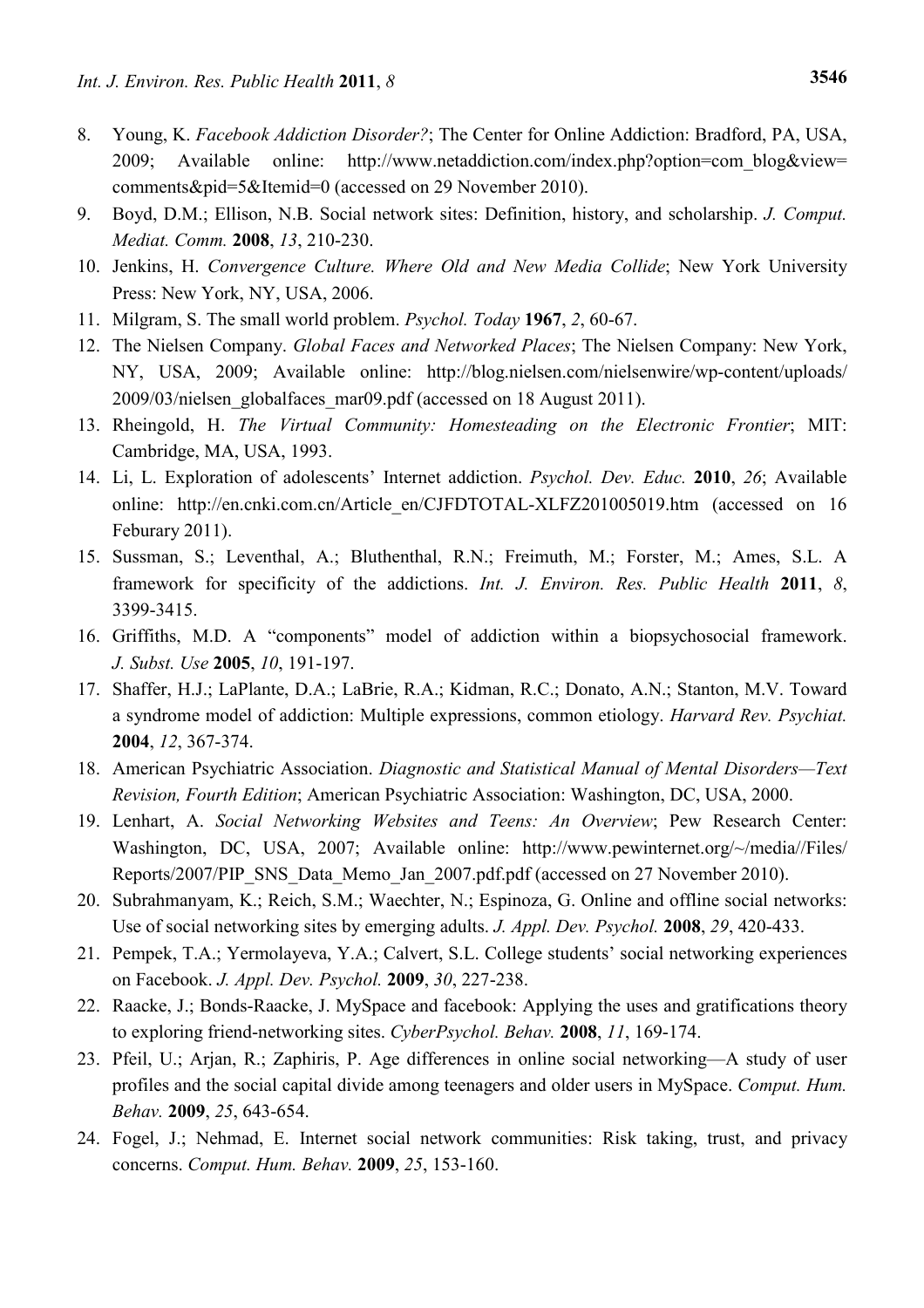- 25. Jelicic, H.; Bobek, D.L.; Phelps, E.; Lerner, R.M.; Lerner, J.V. Using positive youth development to predict contribution and risk behaviors in early adolescence: Findings from the first two waves of the 4-H Study of Positve Youth Development. Int. J. Behav. Dev. 2007, 31, 263-273.
- 26. Wilkinson, D.; Thelwall, M. Social network site changes over time: The case of MySpace. J. Am. Soc. Inf. Sci. Tech. 2010, 61, 2311-2323.
- 27. Wise, K.; Alhabash, S.; Park, H. Emotional responses during social information seeking on Facebook. Cyberpsychol. Behav. Soc. Network. 2010, 13, 555-562.
- 28. Lang, A.; Potter, R.F.; Bolls, P.D. Where psychophysiology meets the media: Taking the effects out of mass communication research. In Media Effects: Advances in Theory and Research; Bryant, J., Oliver, M.B., Eds.; Routledge Taylor and Francis Group: New York, NY, USA, 2009; pp. 185-206.
- 29. Park, H.S.; Kim, S.H.; Bang, S.A.; Yoon, E.J.; Cho, S.S.; Kim, S.E. Altered regional cerebral glucose metabolism in Internet game overusers: A F-18-fluorodeoxyglucose Positron Emission Tomography study. CNS Spectr. 2010, 15, 159-166.
- 30. Ko, C.H.; Liu, G.C.; Hsiao, S.M.; Yen, J.Y.; Yang, M.J.; Lin, W.C.; Yen, C.F.; Chen, C.S. Brain activities associated with gaming urge of online gaming addiction. J. Psychiat. Res. 2009, 43, 739-747.
- 31. Comings, D.E.; Blum, K. Reward deficiency syndrome: Genetic aspects of behavioral disorders. In Cognition, Emotion and Autonomic Responses: The Integrative Role of the Prefrontal Cortex and Limbic Structures; Uylings, H.B.M., VanEden, C.G., DeBruin, J.P.C., Feenstra, M.G.P., Pennartz, C.M.A., Eds.; Elsevier Science: Amsterdam, The Netherlands, 2000; Vol. 126, pp. 325-341.
- 32. Griffiths, M. Internet gambling: Issues, concerns, and recommendations. CyberPsychol. Behav. 2003, 6, 557-568.
- 33. Ross, C.; Orr, E.S.; Sisic, M.; Arseneault, J.M.; Simmering, M.G.; Orr, R.R. Personality and motivations associated with Facebook use. Comput. Hum. Behav. 2009, 25, 578-586.
- 34. Katz, E.; Blumler, J.; Gurevitch, M. Uses of mass communications by the individual. In Mass Communication Research: Major Issues and Future Directions; Davidson, W., Yu, F., Eds.; Praeger: New York, NY, USA, 1974; pp. 11-35.
- 35. Kwon, O.; Wen, Y. An empirical study of the factors affecting social network service use. Comput. Hum. Behav. 2010, 26, 254-263.
- 36. Kim, J.H.; Kim, M.S.; Nam, Y. An analysis of self-construals, motivations, facebook use, and user satisfaction. Int. J. Hum-Comput. Int. 2010, 26, 1077-1099.
- 37. Barker, V. Older adolescents' motivations for social network site use: The influence of gender, group identity, and collective self-esteem. CyberPsychol. Behav. 2009, 12, 209-213.
- 38. Cheung, C.M.K.; Chiu, P.-Y.; Lee, M.K.O. Online social networks: Why do students use facebook? Comput. Hum. Behav. 2010, 27, 1337-1343.
- 39. Kujath, C.L. Facebook and MySpace: Complement or substitute for face-to-face interaction? Cyberpsychol. Behav. Soc. Network. 2011, 14, 75-78.
- 40. Walther, J.B. Computer-mediated communication: Impersonal, interpersonal, and hyperpersonal interaction. Commun. Res. 1996, 23, 3-43.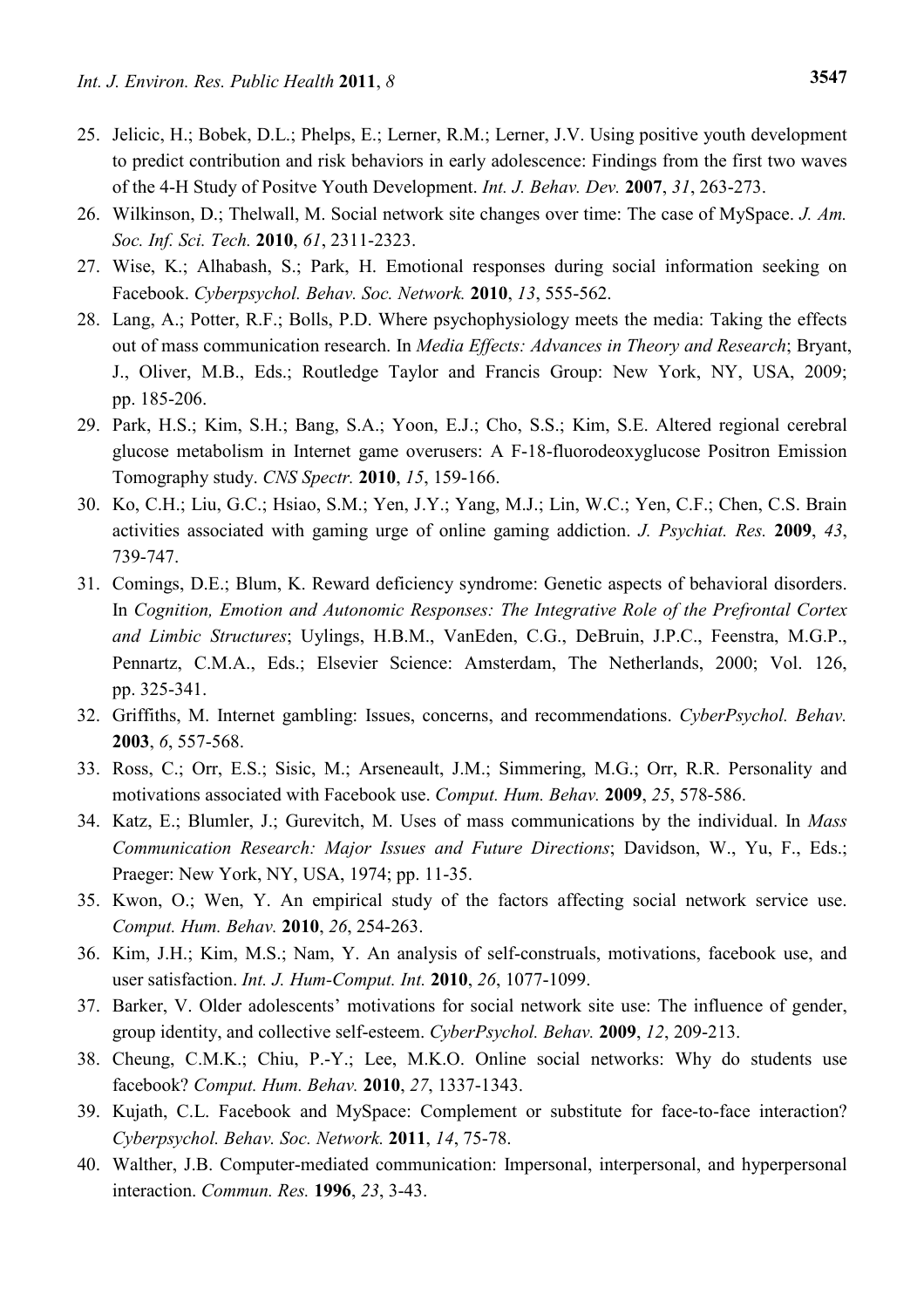- 41. Crystal, D. The scope of Internet linguistics. In Proceedings of American Association for the Advancement of Science Conference; American Association for the Advancement of Science Conference, Washington, DC, USA, 17–21 February 2005; American Association for the Advancement of Science: Washington, DC, USA; Available online: http://www.davidcrystal. com/DC\_articles/Internet2.pdf (accessed on 18 August 2011).
- 42. Thurlow, C. The Internet and language. In *Concise Encyclopeia of Sociolinguistics*; Mesthrie, R., Asher, R., Eds.; Pergamon: London, UK, 2001; pp. 287-289.
- 43. Ellison, N.B.; Steinfield, C.; Lampe, C. The benefits of Facebook "friends": Social capital and college students' use of online social network sites. J. Comput-Mediat. Comm. 2007, 12; Avaiable online: http://jcmc.indiana.edu/vol12/issue4/ellison.html (accessed on 18 August 2011).
- 44. Bourdieu, P.; Wacquant, L. An Invitation to Reflexive Sociology; University of Chicago Press: Chicago, IL, USA, 1992.
- 45. Putnam, R.D. Bowling Alone; Simon & Schuster: New York, NY, USA, 2000.
- 46. Wellman, B.; Gulia, M. The network basis of social support: A network is more than the sum of its ties. In Networks in the Global Village; Wellman, B., Ed.; Westview: Boulder, CO, USA, 1999.
- 47. Donath, J.; Boyd, D. Public displays of connection. BT Technol. J. 2004, 22, 71-82.
- 48. Reich, S.M. Adolescents' sense of community on MySpace and facebook: A mixed-methods approach. J. Community Psychol. 2010, 38, 688-705.
- 49. Steinfield, C.; Ellison, N.B.; Lampe, C. Social capital, self-esteem, and use of online social network sites: A longitudinal analysis. J. Appl. Dev. Psychol. 2008, 29, 434-445.
- 50. Armstrong, L.; Phillips, J.G.; Saling, L.L. Potential determinants of heavier internet usage. Int. J. Hum-Comput. St. 2000, 53, 537-550.
- 51. Ghassemzadeh, L.; Shahraray, M.; Moradi, A. Prevalence of Internet addiction and comparison of Internet addicts and non-addicts in Iranian high schools. CyberPsychol. Behav. 2008, 11, 731-733.
- 52. Ji, Y.G.; Hwangbo, H.; Yi, J.S.; Rau, P.L.P.; Fang, X.W.; Ling, C. The influence of cultural differences on the use of social network services and the formation of social capital. Int. J. Hum-Comput. Int. 2010, 26, 1100-1121.
- 53. Sledgianowski, D.; Kulviwat, S. Using social network sites: The effects of playfulness, critical mass and trust in a hedonic context. J. Comput. Inform. Syst. 2009, 49, 74-83.
- 54. Livingstone, S. Taking risky opportunities in youthful content creation: Teenagers' use of social networking sites for intimacy, privacy and self-expression. New Media Soc. 2008, 10, 393-411.
- 55. Kim, Y.; Sohn, D.; Choi, S.M. Cultural difference in motivations for using social network sites: A comparative study of American and Korean college students. Comput. Hum. Behav. 2011, 27, 365-372.
- 56. Zywica, J.; Danowski, J. The faces of Facebookers: Investigating social enhancement and social compensation hypotheses: Predicting Facebook and offline popularity from sociability and self-esteem, and mapping the meanings of popularity with semantic networks. J. Comput-Mediat. Comm. 2008, 14, 1-34.
- 57. Lee, G.; Lee, J.; Kwon, S. Use of social-networking sites and subjective well-being: A study in South Korea. Cyberpsychol. Behav. Soc. Network. 2011, 14, 151-155.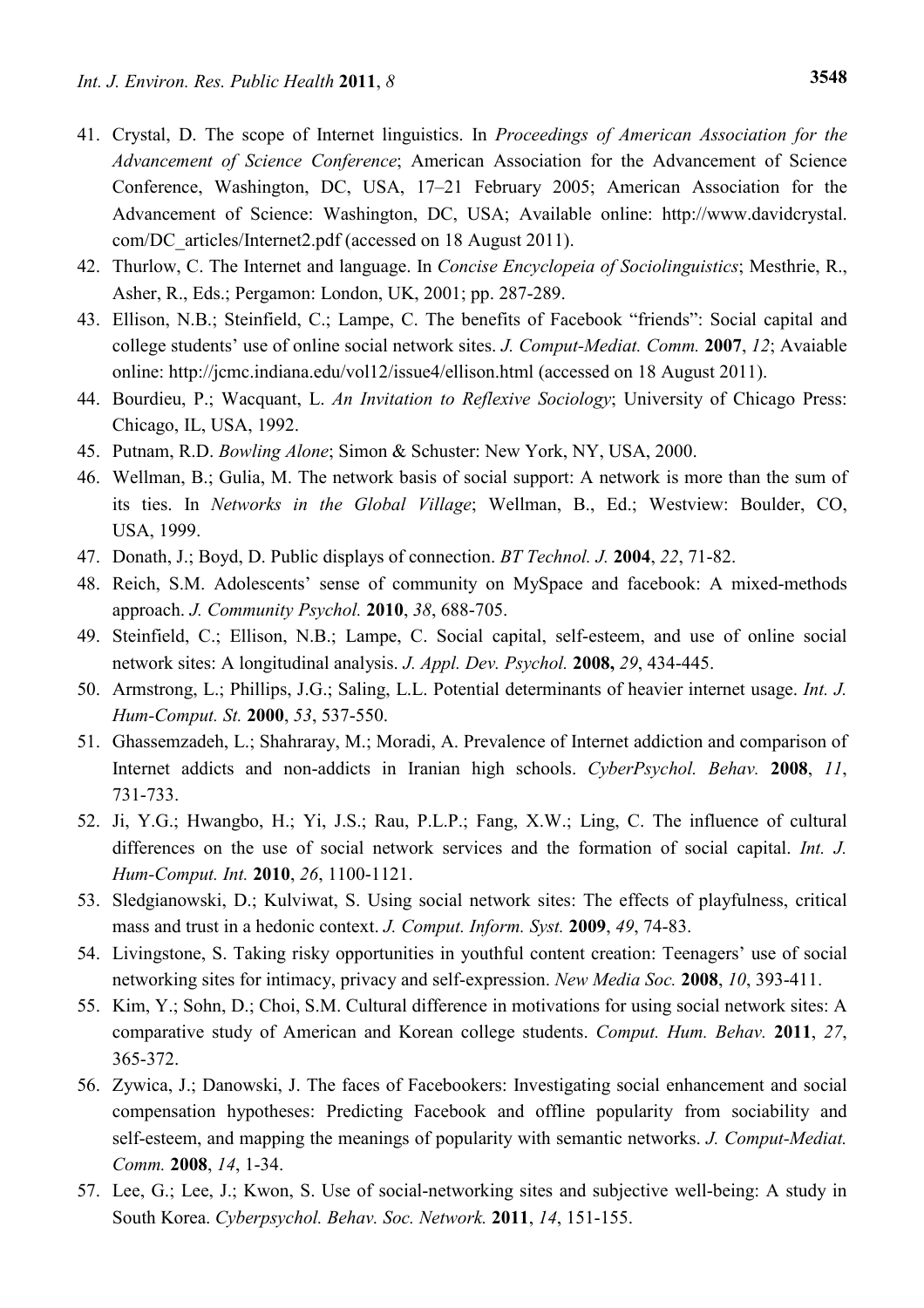- 58. Pollet, T.V.; Roberts, S.G.B.; Dunbar, R.I.M. Use of social network sites and instant messaging does not lead to increased offline social network size, or to emotionally closer relationships with offline network members. Cyberpsychol. Behav. Soc. Network. 2011, 14, 253-258.
- 59. Mehdizadeh, S. Self-presentation 2.0: Narcissism and self-esteem on facebook. Cyberpsychol. Behav. Soc. Network. 2010, 13, 357-364.
- 60. Buffardi, E.L.; Campbell, W.K. Narcissism and social networking web sites. Pers. Soc. Psychol. B. 2008, 34, 1303-1314.
- 61. Zhao, S.Y.; Grasmuck, S.; Martin, J. Identity construction on Facebook: Digital empowerment in anchored relationships. Comput. Hum. Behav. 2008, 24, 1816-1836.
- 62. Manago, A.M.; Graham, M.B.; Greenfield, P.M.; Salimkhan, G. Self-presentation and gender on MySpace. J. Appl. Dev. Psychol. 2008, 29, 446-458.
- 63. Campbell, W.K.; Bosson, J.K.; Goheen, T.W.; Lakey, C.E.; Kernis, M.H. Do narcissists dislike themselves "deep down inside"? Psychol. Sci. 2007, 18, 227-229.
- 64. Cain, N.M.; Pincus, A.L.; Ansell, E.B. Narcissism at the crossroads: Phenotypic description of pathological narcissism across clinical theory, social/personality psychology, and psychiatric diagnosis. Clin. Psychol. Rev. 2008, 28, 638-656.
- 65. La Barbera, D.; La Paglia, F.; Valsavoia, R. Social network and addiction. Cyberpsychol. Behav. 2009, 12, 628-629.
- 66. Correa, T.; Hinsley, A.W.; de Zuniga, H.G. Who interacts on the Web?: The intersection of users' personality and social media use. Comput. Hum. Behav. 2010, 26, 247-253.
- 67. Amichai-Hamburger, Y.; Vinitzky, G. Social network use and personality. Comput. Hum. Behav. 2010, 26, 1289-1295.
- 68. Costa, P.T.; McCrae, R.R. Revised NEO Personality Inventory (NEO-PI-R) and the NEO Five-Factor Inventory (NEO-FFI): Professional Manual; Psychological Assessment Resources: Odessa, FL, USA, 1992.
- 69. Orr, E.S.; Ross, C.; Simmering, M.G.; Arseneault, J.M.; Orr, R.R. The influence of shyness on the use of Facebook in an undergraduate sample. CyberPsychol. Behav. 2009, 12, 337-340.
- 70. Valkenburg, P.M.; Peter, J.; Schouten, A.P. Friend networking sites and their relationship to adolescents' well-being and social self-esteem. CyberPsychol. Behav. 2006, 9, 584-590.
- 71. Nyland, R.; Marvez, R.; Beck, J. MySpace: Social networking or social isolation? In Proceedings of the Midwinter Conference of the Association for Education in Journalism and Mass Communication, Midwinter Conference of the Association for Education in Journalism and Mass Communication, Reno, NV, USA, 23–24 February 2007.
- 72. Suler, J. The online disinhibition effect. CyberPsychol. Behav. 2004, 7, 321-326.
- 73. Kirschner, P.A.; Karpinski, A.C. Facebook and academic performance. Comput. Hum. Behav. 2010, 26, 1237-1245.
- 74. Phillips, M. MySpace or Yours? Social Networking Sites Surveillance in Romantic Relationships; Western States Communication Association: Mesa, AZ, USA, 2009.
- 75. Tokunaga, R.S. Social networking site or social surveillance site? Understanding the use of interpersonal electronic surveillance in romantic relationships. Comput. Hum. Behav. 2011, 27, 705-713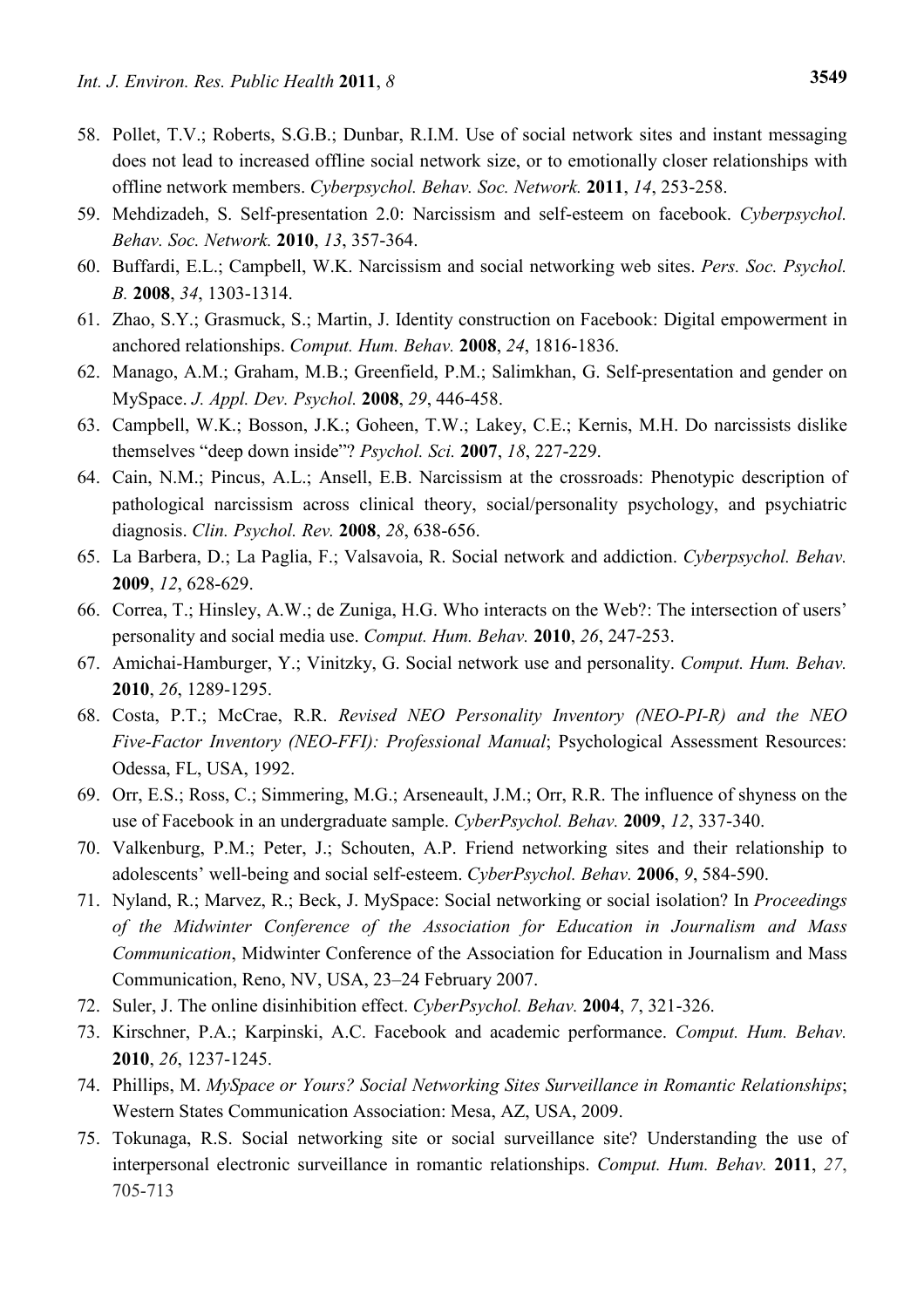- 76. Muise, A.; Christofides, E.; Desmarais, S. More information than you ever wanted: Does facebook bring out the green-eyed monster of jealousy? CyberPsychol. Behav. 2009, 12, 441-444.
- 77. Persch, J.A. Jealous Much? MySpace, Facebook Can Spark It; The Msnbc Digital Network: New York, NY, USA, 2007; Available online: http://www.msnbc.msn.com/id/20431006/ (accessed on 18 August 2011).
- 78. Luscombe, B. Social norms: Facebook and divorce. Time 2009, 173, 93-94.
- 79. Grüsser, S.M.; Thalemann, C.N. Verhaltenssucht—Diagnostik, Therapie, Forschung; Hans Huber: Bern, Germany, 2006.
- 80. Kuntsche, E.; Stewart, S.H.; Cooper, M.L. How stable is the motive-alcohol use link? A cross-national validation of the drinking motives questionnaire revised among adolescents from Switzerland, Canada, and the United States. J. Stud. Alcohol Drugs 2008, 69, 388-396.
- 81. Echeburua, E.; de Corral, P. Addiction to new technologies and to online social networking in young people: A new challenge. Adicciones 2010, 22, 91-95.
- 82. Wilson, K.; Fornasier, S.; White, K.M. Psychological predictors of young adults' use of social networking sites. Cyberpsychol. Behav. Soc. Network. 2010, 13, 173-177.
- 83. Pelling, E.L.; White, K.M. The theory of planned behavior applied to young people's use of social networkting web sites. CyberPsychol. Behav. 2009, 12, 755-759.
- 84. Karaiskos, D.; Tzavellas, E.; Balta, G.; Paparrigopoulos, T. Social network addiction: A new clinical disorder? Eur. Psychiat. 2010, 25, 855.
- 85. Zhou, S.X. Gratifications, loneliness, leisure boredom and self-esteem as predictors of SNS-game addiction and usage pattern among Chinese college students. M.S. Thesis, Chinese University of Hong Kong: Hong Kong, China, 2010.
- 86. Wan, C. Gratifications & loneliness as predictors of campus-SNS websites addiction & usage pattern among Chinese college students. M.S. Thesis, Chinese University of Hong Kong: Hong Kong, China, 2009.
- 87. Ajzen, I. The theory of planned behavior. Organ. Behav. Hum. Dec. 1991, 50, 179-211.
- 88. Terry, D.H.M.; White, K. The theory of planned behavior: Self-identity, social identity and group norms. Brit. J. Soc. Psychol. 1999, 38, 225-244.
- 89. Baumeister, R.; Leary, M. The need to belong: Desire for interpersonal attachments as a fundamental human motivation. Psychol. Bull. 2005, 117, 497-529.
- 90. Ehrenberg, A.; Juckes, S.; White, K.M.; Walsh, S.P. Personality and self-esteem as predictors of young people's technology use. CyberPsychol. Behav. 2008, 11, 739-741.
- 91. Costa, P.T.; McCrae, R.R. NEO PI-R Professional Manual; Psychological Assessment Resources: Odessa, TX, USA, 1992.
- 92. Coopersmith, S. Self-esteem Inventories; Consulting Psychologists Press: Palo Alto, CA, USA, 1981.
- 93. Walsh, S.P.; White, K.M.; Young, R.M. Young and connected: Psychological influences of mobile phone use amongst Australian youth. In Mobile Media 2007, Proceedings of an International Conference on Social and Cultural Aspects of Mobile Phones, Media, and Wireless Technologies, Sydney, Australia, 2–4 July 2007; Goggin, G., Hjorth, L., Eds.; University of Sydney: Sydney, Australia, 2007; pp. 125-134.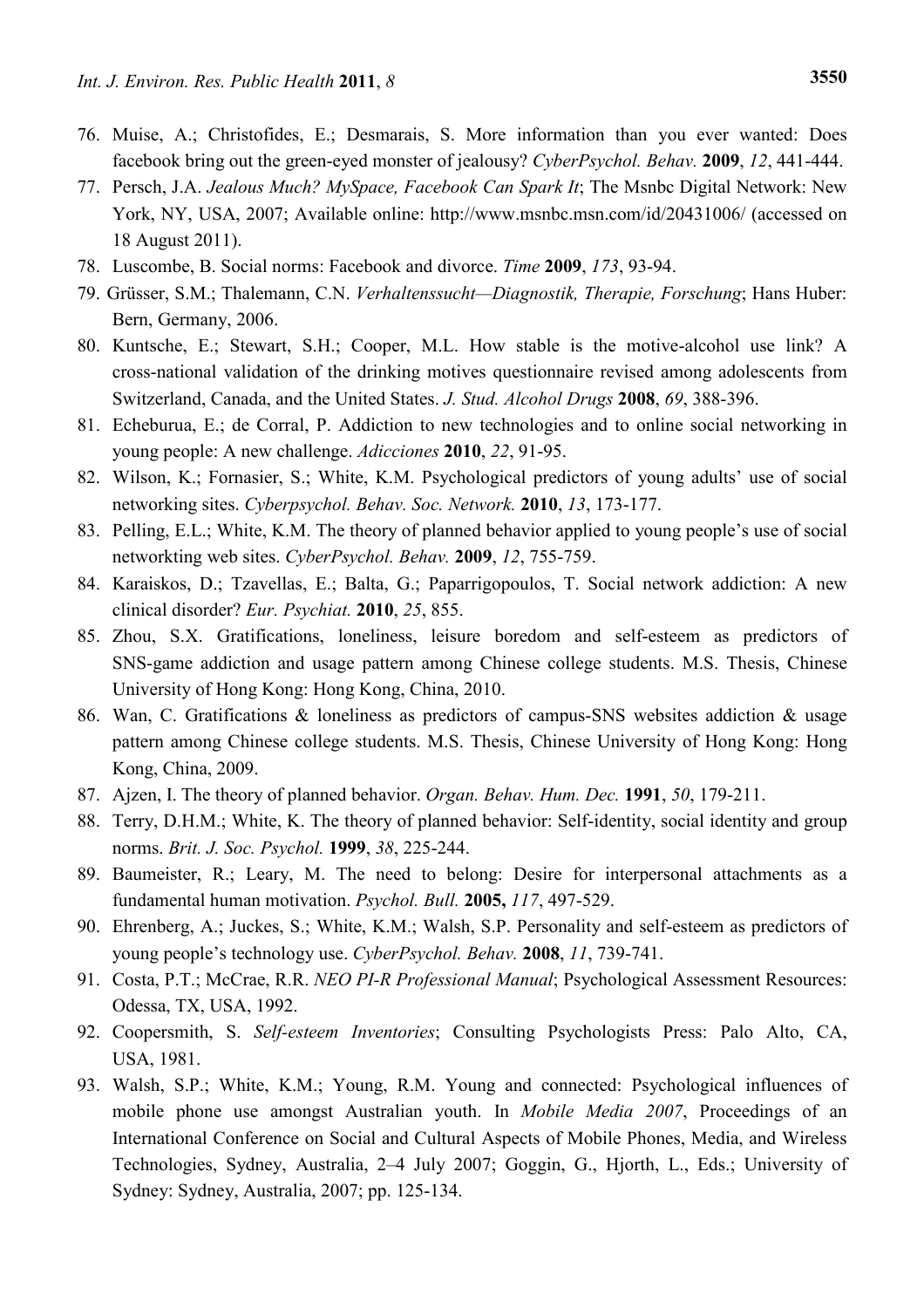- 94. Landers, R.N.; Lounsbury, J.W. An investigation of Big Five and narrow personality traits in relation to Internet usage. Comput. Hum. Behav. 2004, 22, 283-293.
- 95. Kuss, D.J.; Griffiths, M.D. Internet gaming addiction: A systematic review of empirical research. Int. J. Ment. Health Addict. 2011, in press.
- 96. Kuss, D.J.; Griffiths, M.D. Internet gambling behavior. In *Encyclopedia of Cyber Behavior*; IGI Global: Hershey, PA, USA, 2011, in press.
- 97. Kuss, D.J.; Griffiths, M.D. Internet sex addiction: A review of empirical research. Addict. Res. Theory 2011, in press.
- 98. Young, K. Internet addiction: The emergence of a new clinical disorder. CyberPsychol. Behav. 1996, 3, 237-244.
- 99. Russell, D.; Peplau, L.A.; Cutrona, C.E. The revised UCLA Loneliness Scale: Concurrent and discriminant validity evidence. J. Pers. Soc. Psychol. 1980, 39, 472-480.
- 100. Iso-Ahola, S.E.; Weissinger, E. Receptions of boredom in leisure: Conceptualization, reliability and validity of the leisure boredom scale. J. Leisure Res. 1990, 22, 1-17.
- 101. Rosenberg, M.; Schooler, C.; Schoenbach, C. Self-esteem and adolescent problems: Modeling reciprocal effects. Am. Sociol. Rev. 1989, 54, 1004-1018.
- 102. World Health Organization (WHO). ICD 10: The ICD-10 Classification of Mental and Behavioral Disorders: Clinical Descriptions and Diagnostic Guidelines; WHO: Geneva, Switzerland, 1992.
- 103. Hall, W.; Degenhardt, L.; Teesson, M. Understanding comorbidity between substance use, anxiety and affective disorders: Broadening the research base. Addict. Behav. 2009, 34, 795-799.
- 104. Malat, J.; Collins, J.; Dhayanandhan, B.; Carullo, F.; Turner, N.E. Addictive behaviors in comorbid addiction and mental illness: Preliminary results from a self-report questionnaire. J. Addict. Med. 2010, 4, 38-46.
- 105. Black, D.W.; Belsare, G.; Schlosser, S. Clinical features, psychiatric comorbidity, and health-related quality of life in persons reporting compulsive computer use behavior. J. Clin. Psychiat. 1999, 60, 839-844.
- 106. Müller, K.W.; Dickenhorst, U.; Medenwaldt, J.; Wölfling, K.; Koch, A. Internet addiction as comorbid disorder in patients with a substance-related disorder: Results from a survey in different inpatient clinics. Eur. Psychiat. 2011, 26, 1912.
- 107. Yen, J.Y.; Yen, C.F.; Chen, C.C.; Chen, S.H.; Ko, C.H. Family factors of Internet addiction and substance use experience in Taiwanese adolescents. CyberPsychol. Behav. 2007, 10, 323-329.
- 108. Lam, L.T.; Peng, Z.W.; Mai, J.C.; Jing, J. Factors associated with Internet addiction among adolescents. CyberPsychol. Behav. 2009, 12, 551-555.
- 109. Young, K. Caught in the Net. Wiley: New York, NY, USA, 1998.
- 110. Kuntsche, E.; Knibbe, R.; Gmel, G.; Engels, R. Replication and validation of the drinking motive questionnaire revised (DMQ-R, Cooper, 1994) among adolescents in Switzerland. Eur. Addict. Res. 2006, 12, 161-168.
- 111. Ko, C.H.; Yen, J.Y.; Chen, C.C.; Chen, S.H.; Wu, K.; Yen, C.F. Tridimensional personality of adolescents with Internet addiction and substance use experience. Can. J. Psychiat. 2006, 51, 887-894.